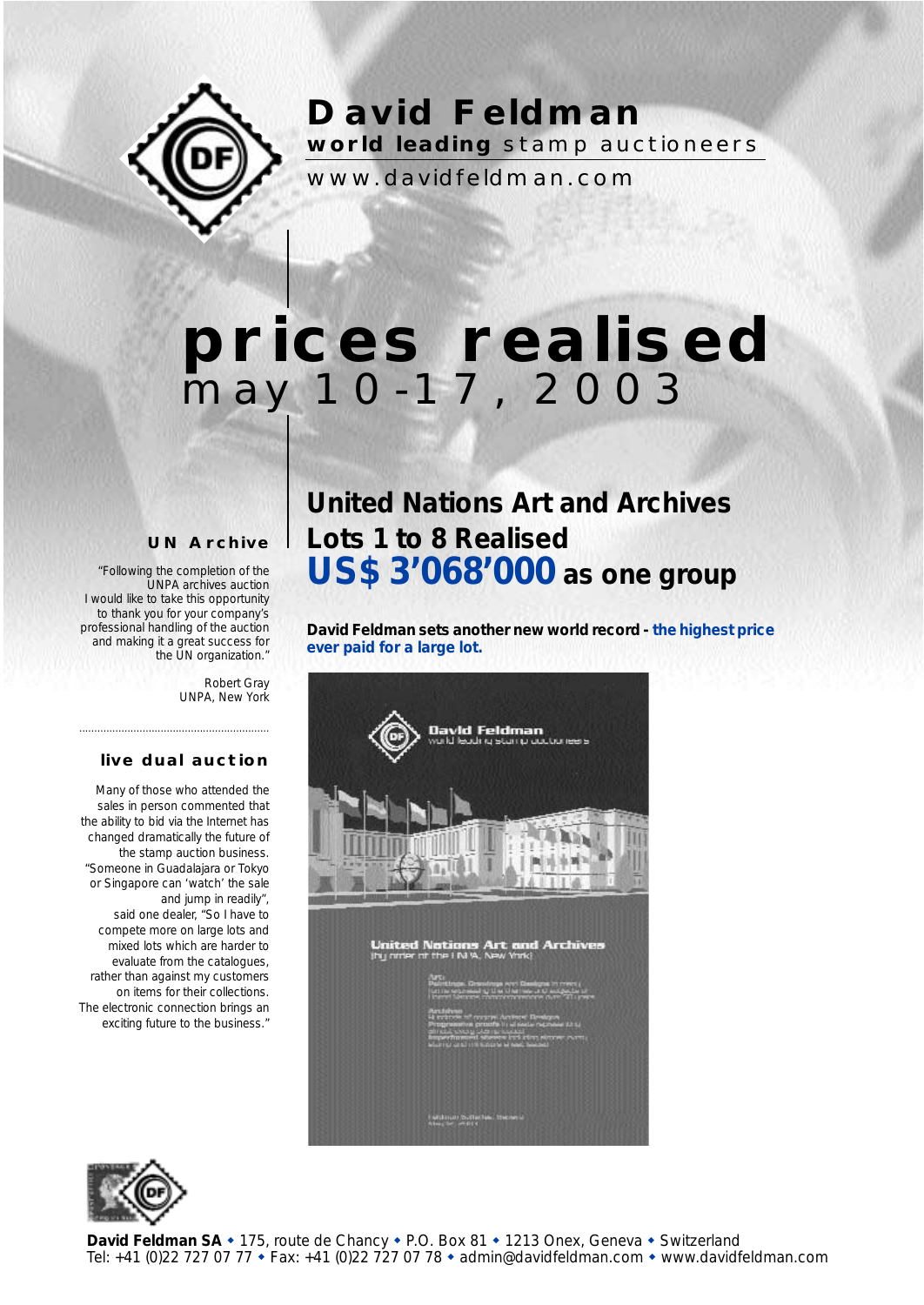# **DAVID FELDMAN'S MAY AUCTIONS:**



With six auction catalogues totalling 20 million Swiss francs (about US \$15 million) in pre-sale estimates, the auctions held May 10-18, 2003 proved to be as dramatic and entertaining as any event in philately. Starting with the sale of the "Irina" Finland on Saturday, May 10th, which brought over 2 million Swiss francs, with buyers in sales rooms set up in Helsinki and Geneva, on the telephones and over the Internet, the stage was set for a week of long hours and unprecedented drama. The sale of the Grand Prix Greece Hermes Heads, in Geneva and Athens simultaneously, brought cheers and applause as lots were hammered down to bidders at many new record prices. The sale of the complete philatelic archives of the United Nations on Monday night was a dramatic confrontation among several buyers who had pre-qualified to bid on the lots as a group, with the entire archive going to Champion Stamp Company with a bid of over \$3 million US dollars, the new world record realization for a large lot at public auction.

Other sessions included an important collection of the First Issues of Mexico; this popular collecting area had the auction room amazed as nearly 30 bidders connected live via the Internet seemed to take the auction over at times, bidding against each other, with the auctioneer and the bidders in the room in Geneva watching in amazement as prices, visible on a projection screen in the room, soared second by second, punctuated by a polite bell announcing each successive bid. Though some lots did go to room bidders or the telephone, the majority of the lots went to the Internet, with sales totalling about 50% over the pre-sale estimates. Similar bidding from Internet clients punctuated the sale of the "Metliss" collections of Great Britain used in British Europe; for the covers from Cyprus, over 20 bidders were connected electronically, and many bid against each other, against a second sales room in London and against the crowd in Geneva, bringing new price levels for many of the top covers. The same pattern held for the sale of the Stevenson Queensland, with bidders from Australia and England represented in the room by auction agents or live on the Internet, or bidding in the parallel London sales room.

The Thursday sale of Destination Mail to and from Ireland, assembled by David Feldman over thirty years, brought many outstanding realizations particularly for items which had not been offered publicly for a generation. Notable among these was the cover illustrated on the front cover of the catalogue, franked by a block of four of the Canada 1857 7 1/2p imperforate, a unique multiple on cover, which brought CHF 425,000, which finds its appropriate home in the Brigham Grand Prix Canada collection. A cover franked with 13 examples of the Great Britain 2p Blue of 1841 including a block of 6 and a strip of 4, the largest recorded franking going abroad, sent from Ireland to Spain, realized CHF 378,000, and a cover from the USA to Ireland with a strip of three 5 cents and one 10 cents of the 1847 issue, brought CHF 248,000 (all prices including commission)

Friday's offer of the "Polaris" collection of Arctic and Antarctic material, the largest such holding in volume and value ever auctioned, brought spirited bidding from both the agents and the Internet against the rest of the auction room. The everpopular large lots and collections, as diverse a group as has ever been assembled, saw knock-down drag-out bidding on the best lots at very strong levels. The final part of the auction, the "Coubertin" Olympics collection, concluded the sales on Saturday, with stunning price levels being obtained for the rarest items, both in the room and to the Internet bidders. While final figures are not yet tabulated, the total sales are sure to be the largest for any single auction in Europe, and probably the world, for this year and possibly for years to come.

Many of those who attended the sales in person commented that the ability to bid via the Internet has changed dramatically the future of the stamp auction business. "Someone in Guadalajara or Tokyo or Singapore can 'watch' the sale and jump in readily", said one dealer, "So I have to compete more on large lots and mixed lots which are harder to evaluate from the catalogues, rather than against my customers on items for their collections. The electronic connection brings an exciting future to the business."

The next David Feldman Auctions, set for November of this year, are already in preparation, and will contain several important specialized collections as well as general sections of stamps, covers, lots and collections from all over the world. To include your material in these sales, contact David Feldman SA at 175 route de Chancy, 1213 Onex, Geneva, Switzerland or send an email to admin@davidfeldman.com, or contact one of the many international representatives.



**Realised CHF 424'800 Realised CHF 377'600**

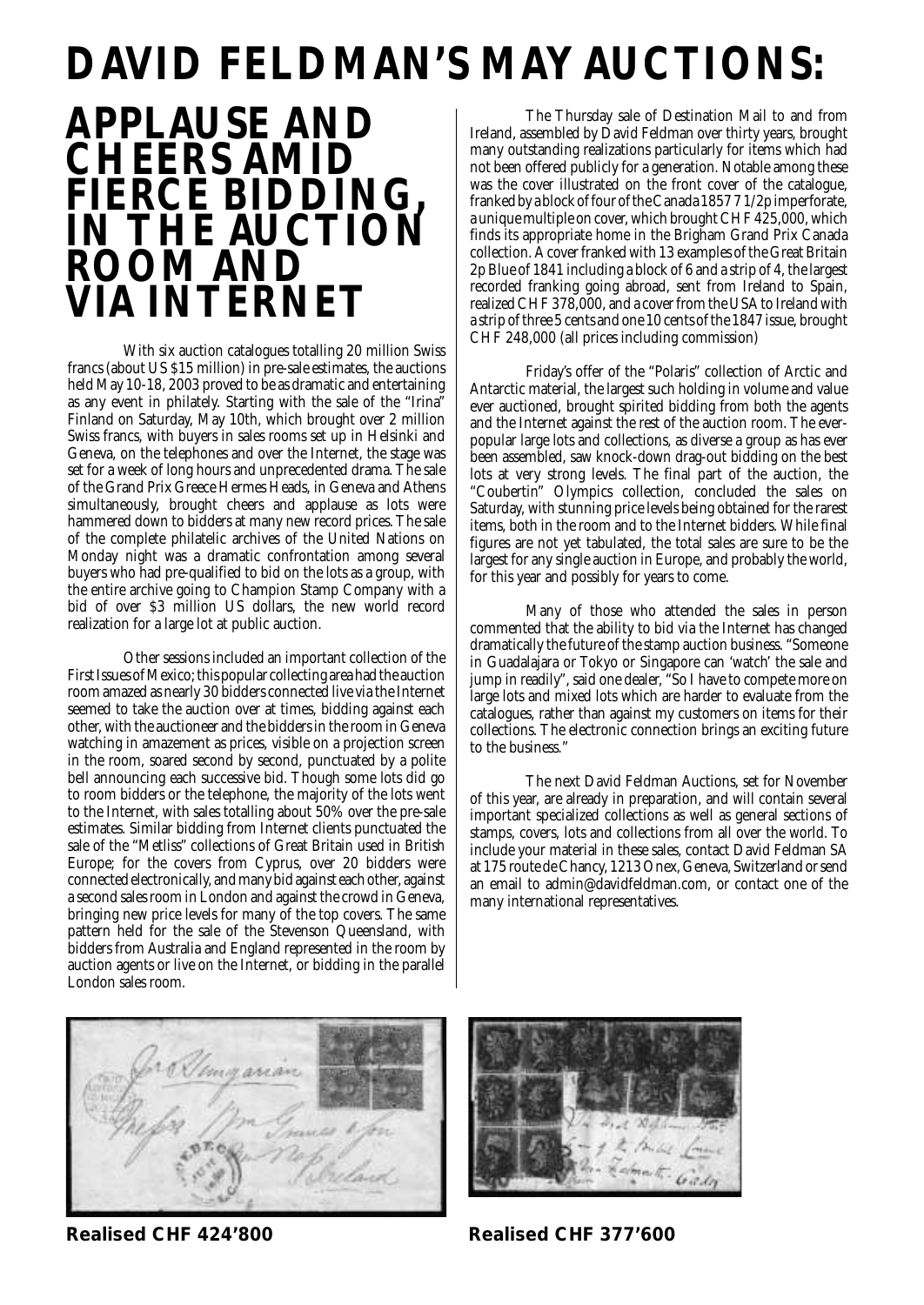| Lot                   | <b>Result</b>           | Lot            | <b>Result</b> | Lot            | <b>Result</b> | Lot            | <b>Result</b> | Lot                                    | <b>Result</b> | Lot            | <b>Result</b> |
|-----------------------|-------------------------|----------------|---------------|----------------|---------------|----------------|---------------|----------------------------------------|---------------|----------------|---------------|
| <b>UNITED NATIONS</b> |                         | 20059          | 36000         | 20128          | 340           | 20201          | 3000          | 20272                                  | 2200          | 30081          | 340           |
|                       | <b>ART AND ARCHIVES</b> | 20060          | 20000         | 20129          | 240           | 20202          | 1100          | 20273                                  | 900           | 30082          | 420           |
| 10001                 |                         | 20061          | 7500          | 20130          | 1500          | 20205          | 16000         | 20274                                  | 1500          | 30083          | 400           |
| 10002                 |                         | 20062          | 9000          | 20131          | 2800          | 20207          | 600           | 20275                                  | 24000         | 30084          | 1800          |
| 10003                 | as one                  | 20063          | 7500          | 20132          | 1900          | 20208          | 900           | 20276                                  | 4200          | 30086          | 3000          |
| 10004                 | lot                     | 20064          | 2000          | 20134          | 1900          | 20209          | 5000          | 20277                                  | 800           | 30088          | 2200          |
| 10005                 | 3380000                 | 20065          | 1500          | 20135          | 1200          | 20210          | 900           | 20278                                  | 700           | 30092          | 15000         |
| 10006                 |                         | 20066          | 2000          | 20137          | 1800          | 20211          | 700           | 20279                                  | 1600          | 30093          | 700           |
| 10008                 |                         | 20067          | 420           | 20138          | 170000        | 20213          | 4200          | 20280                                  | 1200          | 30094          | 220           |
|                       |                         | 20068          | 3800          | 20139          | 16000         | 20214          | 1000          |                                        |               | 30095          | 10000         |
| <b>FINLAND - THE</b>  | "IRINA" COLLECTION      | 20069          | 1600          | 20140          | 28000         | 20215          | 1500          | <b>GREECE</b><br><b>THE GRAND PRIX</b> |               | 30096          | 1800          |
|                       |                         | 20070          | 200           | 20142          | 4000          | 20216          | 1700<br>80    | <b>COLLECTION (I)</b>                  |               | 30097          | 300           |
| 20000                 | 4000                    | 20071<br>20072 | 80000<br>4400 | 20144<br>20145 | 1400          | 20217<br>20218 | 1100          | 30000                                  | 6000          | 30098<br>30099 | 420<br>1400   |
| 20001                 | 7000                    | 20073          | 1800          | 20146          | 4600<br>440   | 20219          | 3200          | 30001                                  | 5000          | 30100          | 4000          |
| 20002                 | 1200                    | 20074          | 1600          | 20147          | 400           | 20220          | 280           | 30003                                  | 200           | 30101          | 4000          |
| 20003                 | 1200                    | 20076          | 1200          | 20148          | 460           | 20221          | 8500          | 30009                                  | 300           | 30102          | 7500          |
| 20004                 | 800                     | 20077          | 1300          | 20149          | 320           | 20222          | 1400          | 30012                                  | 260           | 30103          | 420           |
| 20005                 | 800                     | 20078          | 6000          | 20150          | 650           | 20223          | 90            | 30013                                  | 260           | 30105          | 1200          |
| 20006                 | 1500                    | 20079          | 1100          | 20151          | 550           | 20224          | 9000          | 30015                                  | 200           | 30106          | 1600          |
| 20007                 | 1000                    | 20080          | 1100          | 20154          | 320           | 20225          | 5500          | 30017                                  | 240           | 30108          | 850           |
| 20008<br>20009        | 1600<br>15000           | 20081          | 2200          | 20156          | 2000          | 20229          | 1400          | 30019                                  | 220           | 30109          | 5500          |
| 20011                 | 4800                    | 20082          | 1100          | 20157          | 700           | 20230          | 2800          | 30020                                  | 200           | 30110          | 2600          |
| 20012                 | 5500                    | 20084          | 850           | 20158          | 550           | 20231          | 2000          | 30021                                  | 420           | 30113          | 40000         |
| 20013                 | 3200                    | 20085          | 900           | 20159          | 600           | 20232          | 320           | 30022                                  | 300           | 30114          | 1800          |
| 20014                 | 3800                    | 20086          | 1200          | 20160          | 550           | 20233          | 850           | 30026                                  | 500           | 30115          | 650           |
| 20015                 | 3400                    | 20087          | 850           | 20161          | 1900          | 20234          | 460           | 30027                                  | 460           | 30116          | 3400          |
| 20016                 | 2400                    | 20088          | 950           | 20162          | 3800          | 20235          | 600           | 30028                                  | 500           | 30117          | 80            |
| 20017                 | 1800                    | 20089          | 1000          | 20163          | 500           | 20236          | 700           | 30030                                  | 800           | 30118          | 1300          |
| 20018                 | 2200                    | 20090          | 1000          | 20164          | 1600          | 20237          | 900           | 30031                                  | 6000          | 30119          | 1600          |
| 20019                 | 18000                   | 20091          | 400           | 20165          | 440           | 20238          | 380           | 30032                                  | 1200          | 30120          | 220           |
| 20022                 | 360                     | 20094          | 1100          | 20166          | 360           | 20239          | 360           | 30034                                  | 8000<br>4000  | 30121          | 1000          |
| 20023                 | 3200                    | 20095          | 400           | 20168          | 130           | 20240          | 700           | 30038<br>30039                         | 32000         | 30123          | 300           |
| 20024                 | 1500                    | 20096          | 260           | 20169          | 190           | 20241          | 420           | 30041                                  | 850           | 30124          | 480           |
| 20025                 | 900                     | 20097<br>20098 | 200<br>120000 | 20170<br>20171 | 340<br>150    | 20242<br>20244 | 1400<br>110   | 30044                                  | 2400          | 30127<br>30128 | 3200<br>600   |
| 20026                 | 460                     | 20099          | 260           | 20172          | 170           | 20245          | 1200          | 30045                                  | 3200          | 30129          | 600           |
| 20027                 | 380                     | 20100          | 280           | 20174          | 1000          | 20246          | 950           | 30046                                  | 300           | 30130          | 1000          |
| 20028                 | 460                     | 20102          | 260000        | 20175          | 1300          | 20247          | 550           | 30047                                  | 2400          | 30131          | 220           |
| 20029                 | 2200                    | 20103          | 75000         | 20176          | 10000         | 20248          | 500           | 30049                                  | 1300          | 30135          | 3600          |
| 20030                 | 3600                    | 20104          | 20000         | 20177          | 320           | 20249          | 1700          | 30050                                  | 1100          | 30136          | 1400          |
| 20031                 | 80000                   | 20105          | 3000          | 20178          | 260           | 20250          | 7500          | 30051                                  | 3200          | 30137          | 1300          |
| 20032<br>20033        | 190000<br>36000         | 20106          | 1600          | 20179          | 260           | 20251          | 4000          | 30055                                  | 1800          | 30139          | 2000          |
| 20034                 | 16000                   | 20107          | 1500          | 20180          | 340           | 20252          | 1500          | 30056                                  | 4000          | 30141          | 300           |
| 20035                 | 7500                    | 20108          | 700           | 20181          | 1100          | 20253          | 1000          | 30057                                  | 1100          | 30145          | 600           |
| 20037                 | 320000                  | 20109          | 650           | 20183          | 950           | 20254          | 1500          | 30058                                  | 950           | 30146          | 700           |
| 20038                 | 4600                    | 20110          | 600           | 20184          | 440           | 20255          | 3800          | 30059*                                 | 3200          | 30147          | 1200          |
| 20040                 | 3600                    | 20111          | 550           | 20185          | 220           | 20256          | 1700          | 30060                                  | 24000         | 30149          | 600           |
| 20042                 | 2400                    | 20113          | 850           | 20186          | 800           | 20257          | 800           | 30061                                  | 7500          | 30150          | 4200          |
| 20043                 | 1600                    | 20114          | 460           | 20187          | 420           | 20258          | 900           | 30062                                  | 4000          | 30154          | 950           |
| 20044                 | 2200                    | 20115          | 460           | 20188          | 100           | 20259          | 2200          | 30063                                  | 3200          | 30155          | 300           |
| 20046                 | 1200                    | 20116          | 500           | 20189          | 650           | 20260          | 1100          | 30064<br>30065                         | 2800<br>5500  | 30156          | 220           |
| 20047                 | 850                     | 20117          | 600           | 20190          | 700           | 20261          | 32000         | 30066                                  | 2000          | 30157          | 340           |
| 20048                 | 750                     | 20118          | 3200          | 20191          | 1800          | 20262          | 1500          | 30067                                  | 1700          | 30158          | 1300          |
| 20049                 | 650                     | 20119<br>20120 | 1500<br>950   | 20192<br>20193 | 1400<br>1100  | 20263<br>20264 | 850<br>1300   | 30068                                  | 320           | 30159<br>30162 | 15000<br>4000 |
| 20050                 | 800                     | 20121          | 1500          | 20194          | 150           | 20265          | 1900          | 30069                                  | 650           | 30163          | 700           |
| 20051                 | 850                     | 20122          | 1100          | 20195          | 1000          | 20266          | 1400          | 30071                                  | 1100          | 30164          | 500           |
| 20052                 | 650                     | 20123          | 1200          | 20196          | 850           | 20267          | 800           | 30072                                  | 2200          | 30166          | 4200          |
| 20054                 | 650                     | 20124          | 1000          | 20197          | 650           | 20268          | 750           | 30074                                  | 650           | 30167          | 1100          |
| 20055                 | 3000                    | 20125          | 8000          | 20198          | 420           | 20269          | 6000          | 30075                                  | 1500          | 30168          | 1000          |
| 20056<br>20057        | 600<br>500              | 20126          | 4600          | 20199          | 180           | 20270          | 1900          | 30077                                  | 3000          | 30169          | 440           |
| 20058                 | 500                     | 20127          | 300           | 20200          | 480           | 20271          | 2200          | 30079                                  | 340           | 30170          | 120           |
|                       |                         |                |               |                |               |                |               | 30080                                  | 400           |                |               |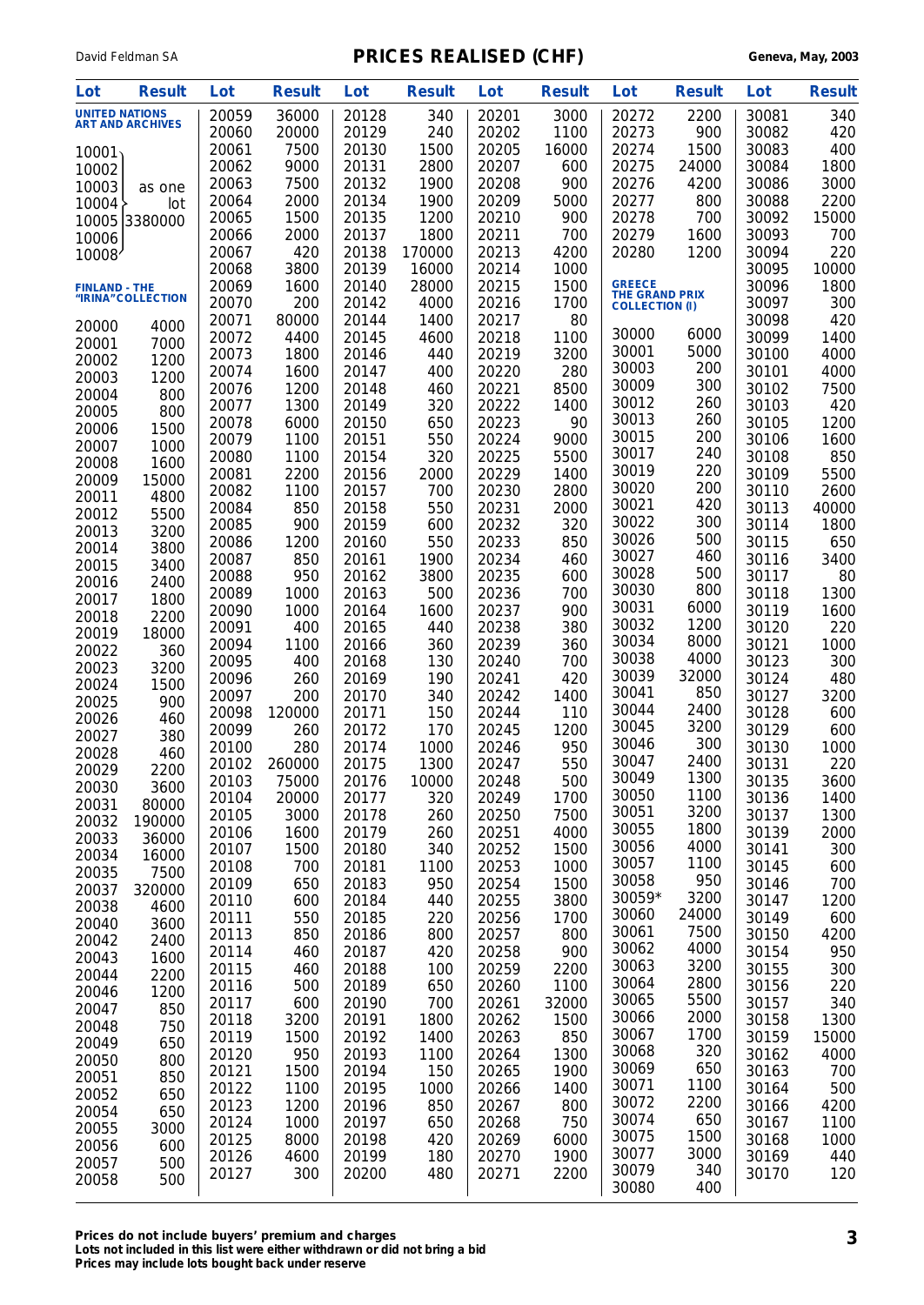| Lot            | <b>Result</b> | Lot            | <b>Result</b> | Lot                                             | <b>Result</b> | Lot            | <b>Result</b> | Lot            | <b>Result</b> | Lot            | <b>Result</b> |
|----------------|---------------|----------------|---------------|-------------------------------------------------|---------------|----------------|---------------|----------------|---------------|----------------|---------------|
| 30172          | 600           | 30273          | 8000          | 30374                                           | 4200          | 40065          | 1500          | 40169          | 85            | 40245          | 240           |
| 30173          | 460           | 30275          | 1300          | 30375                                           | 4000          | 40069          | 750           | 40172          | 1600          | 40246          | 320           |
| 30174          | 70            | 30276          | 800           | 30378                                           | 3800          | 40070          | 850           | 40173          | 220           | 40248          | 280           |
| 30175          | 240           | 30277          | 600           | 30379                                           | 6200          | 40071          | 400           | 40175          | 500           | 40249          | 480           |
| 30176          | 800           | 30278          | 300           | 30380                                           | 5500          | 40074          | 1600          | 40176          | 260           | 40250          | 240           |
| 30177          | 2400          | 30280          | 950           | 30381                                           | 36000         | 40076          | 480           | 40177          | 400           | 40251          | 300           |
| 30179          | 4800          | 30281          | 950           | 30385                                           | 3000          | 40077          | 280           | 40178          | 240           | 40253          | 260           |
| 30181          | 5500          | 30282          | 2400          | 30386                                           | 3000          | 40078          | 1600          | 40180          | 190           | 40254          | 10000         |
| 30182          | 1600          | 30283          | 850           | 30387                                           | 1900          | 40079          | 1400          | 40181          | 1100          | 40256          | 550           |
| 30183          | 1500          | 30286          | 1900          | 30388                                           | 2000          | 40080          | 1500          | 40182          | 550           | 40257          | 480           |
| 30187          | 700           | 30288          | 2600          | 30391                                           | 2200          | 40083          | 1000          | 40183          | 1600          | 40258          | 440           |
| 30188          | 480           | 30290          | 220           | 30392                                           | 3800          | 40084          | 150           | 40184          | 240           | 40259          | 260           |
| 30191          | 480           | 30291          | 800           | 30393                                           | 16000         | 40085          | 380           | 40187          | 500           | 40260          | 700           |
| 30192          | 4000          | 30292          | 190           | 30394                                           | 9500          | 40086          | 1600          | 40188          | 220           | 40261          | 700           |
| 30196          | 700           | 30293          | 1300          | 30395                                           | 12000         | 40088          | 3600          | 40189          | 220           | 40265          | 650           |
| 30197          | 6500          | 30295          | 500           | 30396                                           | 9500          | 40089          | 2600          | 40191          | 240           | 40266          | 500           |
| 30199          | 950           | 30297          | 4000          | 30397                                           | 16000         | 40090          | 180           | 40192          | 2000          | 40267          | 200           |
| 30201          | 1800          | 30298          | 340           | 30399                                           | 5500          | 40095          | 5500          | 40193          | 320           | 40271          | 900           |
| 30204          | 950           | 30300          | 1400          | 30400                                           | 5500          | 40097          | 1100          | 40195          | 150           | 40272          | 200           |
| 30205          | 360           | 30302          | 1300          | 30402                                           | 1500          | 40099          | 3200          | 40196          | 650           | 40274          | 460           |
| 30206          | 260           | 30303          | 1000          |                                                 |               | 40100          | 1800          | 40197          | 600           | 40276          | 220           |
| 30207          | 480           | 30304          | 1600          | <b>THE "EMERALD"</b>                            |               | 40101          | 1600          | 40198          | 320           | 40278          | 280           |
| 30208          | 360           | 30306          | 400           | <b>COLLECTION OF</b><br><b>DESTINATION MAIL</b> |               | 40107          | 300           | 40201          | 800           | 40279          | 150           |
| 30210          | 1600          | 30307          | 900           | OF THE WORLD                                    |               | 40108          | 1000          | 40202          | 400           | 40280          | 850           |
| 30211          | 340           | 30308          | 700           | 40000                                           | 240           | 40111          | 360           | 40203          | 360           | 40282          | 1600          |
| 30212          | 850           | 30309          | 1000          | 40001                                           | 800           | 40113          | 300           | 40204          | 280           | 40283          | 22000         |
| 30213          | 2800          | 30310          | 4000          | 40002                                           | 300           | 40115          | 1700          | 40205          | 360           | 40284          | 650           |
| 30215          | 500           | 30311          | 1200          | 40003                                           | 200           | 40116          | 1400          | 40206          | 400           | 40287          | 320           |
| 30216          | 700           | 30312          | 260           | 40004                                           | 750           | 40118          | 2000          | 40207          | 300           | 40292          | 200           |
| 30217          | 5000          | 30313          | 1000          | 40005                                           | 160000        | 40119          | 320           | 40208          | 32000         | 40294          | 460           |
| 30219          | 1300          | 30314          | 3000          | 40006                                           | 160           | 40121          | 700           | 40210          | 160           | 40295          | 500           |
| 30220          | 300           | 30315          | 600           | 40007                                           | 4000          | 40122          | 550           | 40211          | 3000          | 40296          | 500           |
| 30221          | 260           | 30316          | 6500          | 40008                                           | 1600          | 40125          | 2800          | 40212          | 1200          | 40298          | 750           |
| 30223          | 300           | 30317          | 1500          | 40009                                           | 950           | 40126          | 900           | 40213          | 200           | 40299          | 100           |
| 30225          | 1600          | 30319          | 800           | 40010                                           | 800           | 40127          | 10000         | 40214          | 500           | 40300          | 220           |
| 30226          | 850           | 30323          | 280           | 40011                                           | 200           | 40128          | 2600          | 40215          | 320           | 40301          | 260           |
| 30227          | 1300          | 30324          | 750           | 40012                                           | 200           | 40130          | 1600          | 40216          | 650           | 40302          | 140           |
| 30229          | 3200          | 30326          | 900           | 40013                                           | 500           | 40132          | 650           | 40217          | 600           | 40303          | 420           |
| 30230          | 300           | 30327          | 190           | 40014                                           | 120           | 40133          | 120000        | 40218          | 500           | 40304          | 260           |
| 30232          | 800           | 30328          | 1600          | 40017                                           | 170           | 40135          | 320           | 40219          | 460           | 40306          | 400           |
| 30233          | 1500          | 30329          | 280           | 40018                                           | 150           | 40136          | 4000          | 40220          | 180           | 40307          | 420           |
| 30234          | 150           | 30331          | 150           | 40020                                           | 3200          | 40137          | 240           | 40221          | 650           | 40309          | 400           |
| 30235          | 2400          | 30332          | 2800          | 40021                                           | 600           | 40138          | 1600          | 40222          | 6000          | 40310<br>40311 | 600           |
| 30236<br>30237 | 750<br>400    | 30337<br>30338 | 420<br>240    | 40022                                           | 800           | 40139<br>40141 | 1200<br>320   | 40223<br>40224 | 340<br>260    | 40312          | 600<br>400    |
| 30240          | 600           | 30343          | 240           | 40024                                           | 200           | 40143          | 6000          | 40225          | 1000          | 40313          | 4200          |
| 30241          | 2000          | 30346          | 1200          | 40027                                           | 1200          | 40144          | 280           | 40226          | 320           | 40314          | 2400          |
| 30245          | 3000          | 30347          | 1600          | 40028                                           | 440           | 40146          | 8500          | 40227          | 1300          | 40315          | 8000          |
| 30249          | 2600          | 30350          | 750           | 40031                                           | 220           | 40148          | 1900          | 40228          | 180           | 40317          | 750           |
| 30250          | 1300          | 30353          | 170           | 40035                                           | 420           | 40149          | 900           | 40229          | 650           | 40318          | 320           |
| 30251          | 3800          | 30355          | 650           | 40036                                           | 650           | 40149A         | 1400          | 40230          | 600           | 40320          | 400           |
| 30252          | 420           | 30356          | 750           | 40037                                           | 380           | 40150          | 2400          | 40231          | 900           | 40321          | 700           |
| 30253          | 420           | 30360          | 3800          | 40038                                           | 400           | 40151          | 1500          | 40232          | 700           | 40322          | 600           |
| 30254          | 550           | 30361          | 4400          | 40040                                           | 750           | 40152          | 2600          | 40233          | 850           | 40324          | 200           |
| 30258          | 650           | 30362          | 2800          | 40042                                           | 300           | 40153          | 400           | 40234          | 440           | 40325          | 600           |
| 30260          | 380           | 30365          | 1300          | 40043                                           | 7000          | 40154          | 140           | 40235          | 5500          | 40326          | 800           |
| 30261          | 240           | 30366          | 1600          | 40050                                           | 850           | 40155          | 200           | 40236          | 12000         | 40327          | 480           |
| 30263          | 340           | 30367          | 850           | 40052                                           | 800           | 40157          | 300           | 40237          | 1500          | 40330          | 2200          |
| 30264          | 2800          | 30368          | 1700          | 40057                                           | 400           | 40158          | 200           | 40238          | 1000          | 40331          | 550           |
| 30265          | 420           | 30369          | 2400          | 40058                                           | 600           | 40161          | 200           | 40239          | 2600          | 40332          | 260           |
| 30268          | 500           | 30370          | 1100          | 40059                                           | 18000         | 40162          | 750           | 40240          | 750           | 40334          | 240           |
| 30269          | 340           | 30371          | 10000         | 40060                                           | 320           | 40164          | 220           | 40241          | 1900          | 40335          | 8500          |
| 30272          | 8000          | 30372          | 4600          | 40063                                           | 300           | 40168          | 150           | 40244          | 360           | 40336          | 8000          |
|                |               |                |               | 40064                                           | 460           |                |               |                |               |                |               |

**4 Prices do not include buyers' premium and charges Lots not included in this list were either withdrawn or did not bring a bid**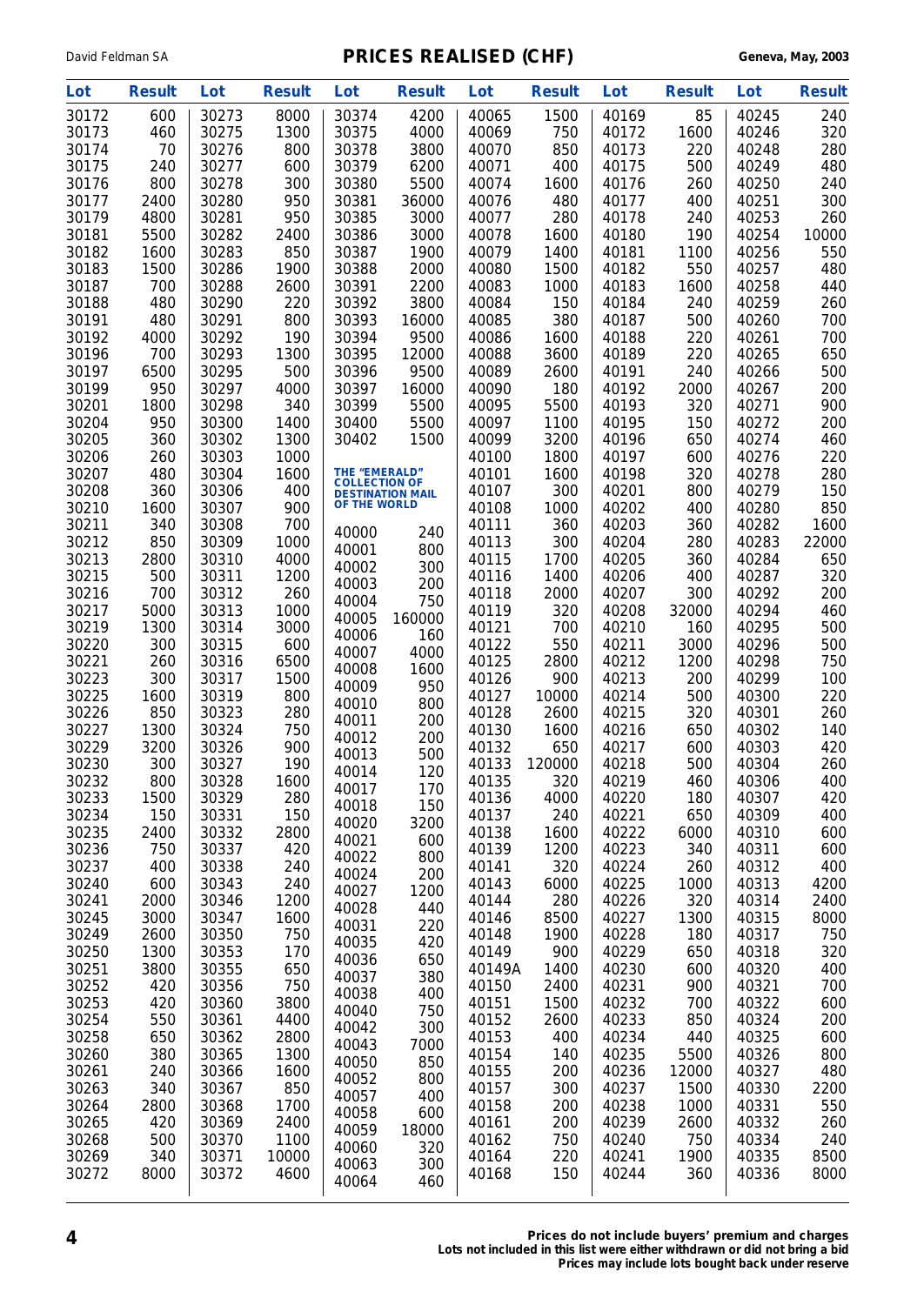| Lot            | <b>Result</b> | Lot            | <b>Result</b> | Lot            | <b>Result</b> | Lot            | <b>Result</b> | Lot            | <b>Result</b> | Lot            | <b>Result</b> |
|----------------|---------------|----------------|---------------|----------------|---------------|----------------|---------------|----------------|---------------|----------------|---------------|
| 40337          | 550           | 40442          | 380           | 40523          | 1600          | 40595          | 14000         | 40674          | 280           | 40757          | 600           |
| 40338          | 300           | 40443          | 460           | 40524          | 1200          | 40596          | 360000        | 40675          | 180           | 40758          | 900           |
| 40339          | 4200          | 40444          | 300           | 40525          | 850           | 40597          | 4750          | 40678          | 500           | 40759          | 420           |
| 40343          | 400           | 40448          | 650           | 40528          | 240           | 40598          | 15000         | 40682          | 750           | 40760          | 240           |
| 40344          | 440           | 40449          | 500           | 40529          | 400           | 40599          | 6000          | 40683          | 4200          | 40762          | 200           |
| 40348          | 300           | 40450          | 600           | 40530          | 850           | 40600          | 950           | 40684          | 5500          | 40763          | 110           |
| 40350          | 260           | 40451          | 500           | 40531          | 420           | 40601          | 420           | 40686          | 600           | 40764          | 320           |
| 40351          | 800           | 40453          | 260           | 40532          | 200           | 40602          | 600           | 40687          | 750           | 40765          | 42000         |
| 40353          | 420           | 40454          | 1500          | 40533          | 360           | 40603          | 550           | 40688          | 3600          | 40766          | 500           |
| 40354          | 300           | 40455          | 3400          | 40534          | 280           | 40605          | 1200          | 40689          | 1500          | 40767          | 1400          |
| 40357          | 600           | 40457          | 1900          | 40535          | 140           | 40606          | 900           | 40690          | 850           | 40768          | 120           |
| 40361          | 380           | 40458          | 1000          | 40538          | 180           | 40607          | 1300          | 40691          | 700           | 40769          | 1400          |
| 40362          | 400           | 40459          | 550           | 40539          | 500           | 40608          | 550           | 40692          | 320           | 40770          | 500           |
| 40363          | 750           | 40460          | 550           | 40540          | 400           | 40609          | 400           | 40694          | 5000          | 40771          | 700           |
| 40364          | 300           | 40462          | 4200          | 40541          | 100           | 40611          | 360           | 40695          | 2600          | 40772          | 180           |
| 40365          | 420           | 40463          | 2200          | 40542          | 280           | 40612          | 750           | 40696          | 5000          | 40775          | 480           |
| 40367          | 2000          | 40464          | 1100          | 40543          | 650           | 40613          | 440           | 40698          | 550           | 40776          | 480           |
| 40368          | 220           | 40465          | 1000          | 40544          | 380           | 40614          | 550           | 40699          | 440           | 40777          | 380           |
| 40369          | 420           | 40467          | 900           | 40545          | 550           | 40615          | 300           | 40701          | 1100          | 40778          | 480           |
| 40371          | 500           | 40468          | 280           | 40546          | 400           | 40616          | 480           | 40702          | 11000         | 40779          | 500           |
| 40372          | 600           | 40469          | 1200          | 40547          | 300           | 40617          | 280           | 40703          | 1000          | 40780          | 800           |
| 40374          | 320000        | 40470          | 600           | 40548          | 460           | 40618          | 420           | 40704          | 10000         | 40781          | 300           |
| 40376          | 4800          | 40471          | 1200          | 40549          | 750           | 40619          | 360           | 40706          | 1300          | 40782          | 650           |
| 40379          | 150           | 40473          | 550           | 40550          | 420           | 40620          | 850           | 40707          | 440           | 40783          | 240           |
| 40380          | 900           | 40474          | 400           | 40551          | 700           | 40621          | 360           | 40709          | 550           | 40784          | 1700          |
| 40383          | 180           | 40476          | 400           | 40552          | 260           | 40622          | 1700          | 40710          | 2800          | 40785          | 200           |
| 40386          | 1300          | 40477          | 1300          | 40553          | 2800          | 40623          | 80            | 40711          | 16000         | 40786          | 220           |
| 40388          | 4200          | 40480          | 420           | 40554          | 1000          | 40624          | 170           | 40712          | 2200          | 40787          | 650           |
| 40389<br>40392 | 650<br>420    | 40481<br>40482 | 900<br>600    | 40555<br>40556 | 1000<br>420   | 40625<br>40626 | 300<br>800    | 40713<br>40714 | 850<br>650    | 40789<br>40790 | 440           |
| 40396          | 1400          | 40483          | 400           | 40557          | 750           | 40627          | 280           | 40716          | 5000          | 40791          | 650<br>120    |
| 40397          | 800           | 40484          | 900           | 40558          | 650           | 40628          | 650           | 40717          | 160           | 40792          | 160           |
| 40398          | 700           | 40485          | 300           | 40559          | 650           | 40629          | 400           | 40718          | 300           | 40793          | 300           |
| 40399          | 800           | 40486          | 380           | 40560          | 1300          | 40630          | 800           | 40719          | 400           | 40794          | 130           |
| 40400          | 420           | 40487          | 850           | 40561          | 2400          | 40631          | 800           | 40720          | 220           | 40795          | 380           |
| 40401          | 400           | 40488          | 1500          | 40562          | 2200          | 40632          | 500           | 40721          | 100           | 40796          | 180           |
| 40402          | 300           | 40489          | 1000          | 40563          | 1900          | 40633          | 280           | 40722          | 2200          | 40797          | 200           |
| 40404          | 6500          | 40490          | 320           | 40564          | 280           | 40634          | 300           | 40723          | 15000         | 40802          | 300           |
| 40405          | 320           | 40491          | 550           | 40565          | 1300          | 40635          | 420           | 40725          | 900           | 40803          | 280           |
| 40408          | 380           | 40492          | 320           | 40566          | 3800          | 40636          | 360           | 40726          | 9500          | 40805          | 480           |
| 40409          | 150           | 40493          | 460           | 40567          | 1600          | 40637          | 280           | 40727          | 220           | 40807          | 750           |
| 40410          | 110           | 40494          | 550           | 40568          | 700           | 40641          | 220           | 40728          | 4800          | 40809          | 190           |
| 40411          | 260           | 40496          | 200           | 40570          | 280           | 40642          | 240           | 40730          | 650           | 40810          | 240           |
| 40413          | 420           | 40497          | 280           | 40571          | 550           | 40643          | 180           | 40732          | 650           | 40811          | 150           |
| 40416          | 200           | 40498          | 1000          | 40572          | 600           | 40644          | 220           | 40733          | 6500          | 40812          | 150           |
| 40417          | 1000          | 40500          | 400           | 40574          | 300           | 40646          | 260           | 40735          | 220           | 40814          | 650           |
| 40420          | 550           | 40501          | 800           | 40575          | 3000          | 40648          | 440           | 40736          | 200           | 40815          | 300           |
| 40421          | 700           | 40502          | 260           | 40576          | 2000          | 40649          | 280           | 40737          | 320           | 40816          | 240           |
| 40422          | 7500          | 40504          | 320           | 40577          | 500           | 40650          | 220           | 40738          | 100           | 40817          | 440           |
| 40423          | 7000          | 40506          | 1900          | 40578          | 500           | 40652          | 400           | 40740          | 460           | 40819          | 190           |
| 40425          | 700           | 40507          | 850           | 40579          | 170           | 40654          | 200           | 40741          | 420           | 40820          | 420           |
| 40426          | 300           | 40508          | 800           | 40580          | 220           | 40655          | 190           | 40742          | 220           | 40821          | 220           |
| 40427          | 1800          | 40509          | 650           | 40583          | 850           | 40656          | 180           | 40743          | 550           | 40822          | 65            |
| 40429          | 500           | 40510          | 460           | 40584          | 1300          | 40657          | 100           | 40744          | 500           | 40823          | 100           |
| 40430          | 1300          | 40511          | 750           | 40585          | 150           | 40659          | 320           | 40745          | 480           | 40824          | 380           |
| 40431          | 1700          | 40512          | 1000          | 40586          | 190           | 40660          | 220           | 40746          | 650           | 40825          | 90            |
| 40432          | 7000          | 40513          | 850           | 40587          | 110           | 40663          | 750           | 40747          | 240           | 40826          | 180           |
| 40433          | 260           | 40515          | 400           | 40588          | 200           | 40664          | 950           | 40750          | 750           | 40827          | 420           |
| 40435          | 180           | 40516          | 800           | 40589          | 180           | 40667          | 3000          | 40752          | 650           | 40828          | 400           |
| 40436          | 380           | 40518          | 4000          | 40590          | 400           | 40668          | 480           | 40753          | 500           | 40829          | 280           |
| 40438          | 750           | 40519          | 700           | 40592          | 300           | 40671          | 190           | 40754          | 90            | 40830          | 140           |
| 40439          | 460           | 40521          | 100           | 40593          | 18000         | 40672          | 3000          | 40755          | 1000          | 40831          | 1400          |
| 40441          | 700           | 40522          | 1600          | 40594          | 3600          | 40673          | 380           | 40756          | 2800          | 40832          | 300           |
|                |               |                |               |                |               |                |               |                |               |                |               |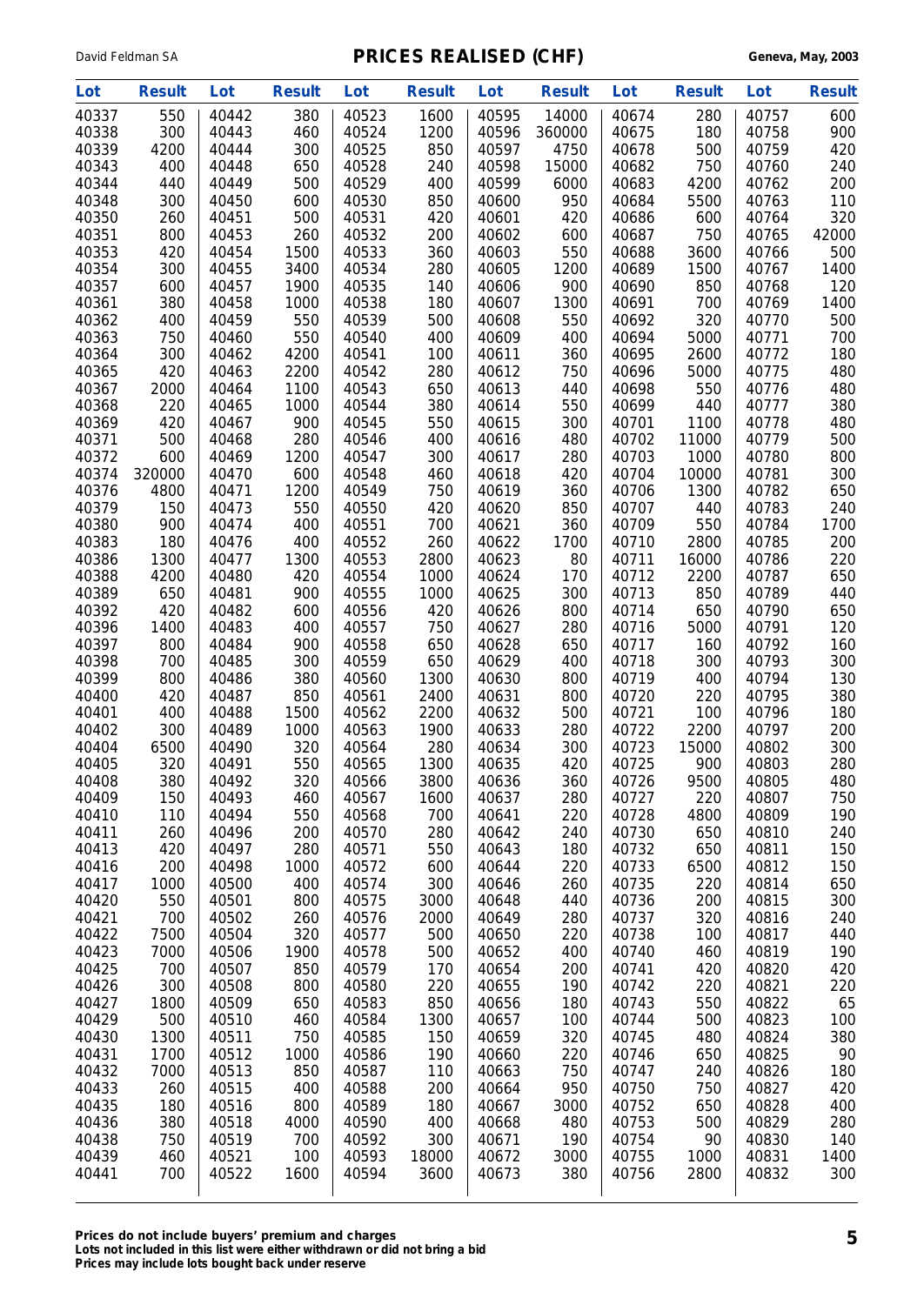| Lot            | <b>Result</b> | Lot            | <b>Result</b> | Lot            | <b>Result</b> | Lot              | <b>Result</b> | Lot            | <b>Result</b> | Lot            | <b>Result</b> |
|----------------|---------------|----------------|---------------|----------------|---------------|------------------|---------------|----------------|---------------|----------------|---------------|
| 40834          | 380           | 40918          | 320           | 40995          | 1500          | 41080            | 850           | 50083          | 500           | 50183          | 280           |
| 40835          | 6000          | 40920          | 260           | 40996          | 600           | 41084            | 650           | 50085          | 3200          | 50186          | 650           |
| 40836          | 3400          | 40921          | 550           | 40997          | 260           | 41085            | 200           | 50086          | 2800          | 50190          | 550           |
| 40841          | 500           | 40922          | 420           | 40998          | 440           | 41087            | 220           | 50087          | 1700          | 50191          | 1500          |
| 40844          | 600           | 40923          | 400           | 40999          | 440           | 41088            | 1500          | 50088          | 900           | 50192          | 460           |
| 40845          | 80            | 40926          | 400           | 41000          | 400           | 41091            | 200           | 50089          | 2500          | 50193          | 700           |
| 40846          | 240           | 40928          | 650           | 41002          | 200           | 41093            | 300           | 50090          | 1900          | 50194          | 90            |
| 40849          | 3000          | 40929          | 480           | 41003          | 500           | 41095            | 240           | 50091          | 900           | 50195          | 170           |
| 40851          | 300           | 40930          | 1200          | 41004          | 280           | 41098            | 200           | 50093          | 190           | 50196<br>50198 | 420           |
| 40852<br>40853 | 1100          | 40931          | 360           | 41005          | 210000        | 41100            | 480           | 50094          | 280           |                | 800           |
| 40854          | 850<br>460    | 40933<br>40935 | 500<br>4200   | 41006<br>41007 | 240<br>5500   | 41101<br>41106   | 850<br>260    | 50095<br>50096 | 170<br>280    | 50199<br>50200 | 320<br>2600   |
| 40855          | 240           | 40936          | 1100          | 41008          | 6000          |                  |               | 50099          | 6000          | 50201          | 950           |
| 40856          | 420           | 40937          | 1400          | 41010          | 1700          | <b>ALL WORLD</b> |               | 50100          | 170           | 50203          | 320           |
| 40857          | 15000         | 40938          | 420           | 41011          | 380           |                  |               | 50101          | 2200          | 50204          | 280           |
| 40858          | 440           | 40939          | 500           | 41013          | 650           | 50000            | 3200          | 50104          | 1100          | 50205          | 170           |
| 40859          | 340           | 40942          | 320           | 41014          | 550           | 50001            | 2000          | 50105          | 700           | 50206          | 240           |
| 40860          | 130           | 40943          | 400           | 41015          | 170           | 50002            | 340           | 50106          | 550           | 50207          | 190           |
| 40861          | 2000          | 40944          | 500           | 41016          | 20000         | 50004            | 650           | 50107          | 900           | 50208          | 700           |
| 40862          | 20000         | 40945          | 1100          | 41017          | 550           | 50006<br>50017   | 500<br>200    | 50109          | 5500          | 50209          | 850           |
| 40863          | 600           | 40946          | 5500          | 41018          | 1100          | 50018            | 400           | 50110          | 6000          | 50210          | 220           |
| 40864          | 220           | 40947          | 190           | 41019          | 3200          | 50020            | 120           | 50111          | 2400          | 50211          | 130           |
| 40865          | 750           | 40948          | 800           | 41020          | 1500          | 50021            | 200           | 50112          | 650           | 50212          | 380           |
| 40866          | 900           | 40949          | 550           | 41021          | 800           | 50022            | 400           | 50113          | 140           | 50213          | 650           |
| 40867          | 3400          | 40951          | 4600          | 41023          | 1400          | 50023            | 2200          | 50114          | 2200          | 50214          | 280           |
| 40868          | 950           | 40952          | 150           | 41024          | 1000          | 50024            | 800           | 50116          | 200           | 50215          | 420           |
| 40869<br>40870 | 500<br>1000   | 40953<br>40954 | 950<br>950    | 41027<br>41028 | 2600<br>750   | 50030            | 360           | 50120<br>50124 | 420<br>1300   | 50216<br>50217 | 500<br>200    |
| 40871          | 420           | 40955          | 8000          | 41030          | 650           | 50031            | 420           | 50125          | 600           | 50218          | 550           |
| 40872          | 400           | 40956          | 440           | 41031          | 1500          | 50033            | 9000          | 50129          | 11000         | 50219          | 220           |
| 40873          | 300           | 40957          | 500           | 41032          | 2000          | 50034            | 6000          | 50132          | 550           | 50220          | 1900          |
| 40874          | 320           | 40958          | 420           | 41033          | 1900          | 50036            | 1000          | 50134          | 500           | 50221          | 420           |
| 40878          | 110           | 40959          | 380           | 41034          | 1100          | 50037            | 950           | 50136          | 600           | 50223          | 170           |
| 40879          | 260           | 40960          | 360           | 41035          | 1400          | 50038            | 11000         | 50139          | 260           | 50224          | 400           |
| 40880          | 150           | 40961          | 700           | 41037          | 1200          | 50039            | 1000          | 50140          | 900           | 50225          | 160           |
| 40881          | 160           | 40962          | 500           | 41038          | 360           | 50040            | 700           | 50141          | 280           | 50226          | 400           |
| 40884          | 440           | 40964          | 1700          | 41042          | 650           | 50042<br>50044   | 440<br>1100   | 50143          | 750           | 50227          | 550           |
| 40885          | 600           | 40965          | 850           | 41043          | 1100          | 50047            | 700           | 50146          | 5500          | 50228          | 340           |
| 40886          | 180           | 40967          | 900           | 41044          | 1300          | 50049            | 300           | 50147          | 420           | 50229          | 340           |
| 40887          | 1700          | 40968          | 800           | 41045          | 280           | 50054            | 750           | 50149          | 220           | 50230          | 100           |
| 40888          | 1800          | 40969          | 420           | 41046          | 1100          | 50055            | 1000          | 50154          | 900           | 50231          | 700           |
| 40891          | 400           | 40972          | 380           | 41047          | 650           | 50056            | 300           | 50156          | 460           | 50232          | 180           |
| 40892<br>40893 | 100<br>1100   | 40973<br>40974 | 420<br>420    | 41048<br>41049 | 900<br>420    | 50057            | 800           | 50157<br>50158 | 600<br>650    | 50233<br>50234 | 170<br>280    |
| 40896          | 340           | 40975          | 380           | 41050          | 1100          | 50059            | 440           | 50159          | 650           | 50235          | 700           |
| 40897          | 320           | 40977          | 2600          | 41051          | 800           | 50060            | 320           | 50160          | 400           | 50236          | 240           |
| 40898          | 480           | 40978          | 600           | 41052          | 420           | 50061            | 360           | 50161          | 1400          | 50237          | 800           |
| 40900          | 900           | 40979          | 900           | 41057          | 200           | 50063            | 1100          | 50162          | 480           | 50238          | 240           |
| 40901          | 2800          | 40980          | 500           | 41058          | 9500          | 50064            | 850           | 50163          | 320           | 50239          | 550           |
| 40903          | 4000          | 40981          | 1400          | 41060          | 190           | 50065            | 440           | 50164          | 650           | 50240          | 220           |
| 40904          | 600           | 40982          | 2200          | 41061          | 400           | 50066            | 600           | 50165          | 400           | 50241          | 340           |
| 40905          | 950           | 40983          | 3400          | 41062          | 550           | 50067<br>50068   | 950<br>2200   | 50166          | 650           | 50242          | 750           |
| 40906          | 500           | 40984          | 8500          | 41063          | 700           | 50069            | 1400          | 50168          | 1500          | 50243          | 320           |
| 40907          | 400           | 40985          | 60000         | 41064          | 320           | 50070            | 1000          | 50169          | 2800          | 50245          | 750           |
| 40908          | 750           | 40986          | 5500          | 41065          | 480           | 50071            | 1100          | 50170          | 200           | 50246          | 1000          |
| 40909          | 900           | 40987          | 3600          | 41066          | 950           | 50072            | 1400          | 50171          | 280           | 50247          | 800           |
| 40910          | 1400          | 40988          | 1100          | 41067          | 440           | 50073            | 2200          | 50172          | 460           | 50249          | 220           |
| 40911<br>40912 | 1100<br>600   | 40989<br>40990 | 1700<br>5000  | 41069<br>41070 | 550<br>480    | 50074            | 4200          | 50174<br>50176 | 650<br>240    | 50250<br>50251 | 400           |
| 40913          | 2800          | 40991          | 5500          | 41072          | 400           | 50075            | 1700          | 50177          | 850           | 50253          | 150<br>150    |
| 40914          | 420           | 40992          | 5000          | 41073          | 550           | 50076            | 420           | 50178          | 750           | 50254          | 100           |
| 40915          | 320           | 40993          | 3800          | 41076          | 380           | 50077            | 1900          | 50180          | 550           | 50255          | 190           |
| 40917          | 2000          | 40994          | 2800          | 41079          | 280           | 50078            | 260           | 50181          | 220           | 50256          | 2800          |
|                |               |                |               |                |               | 50080            | 1100          |                |               |                |               |

**6 Prices do not include buyers' premium and charges Lots not included in this list were either withdrawn or did not bring a bid Prices may include lots bought back under reserve**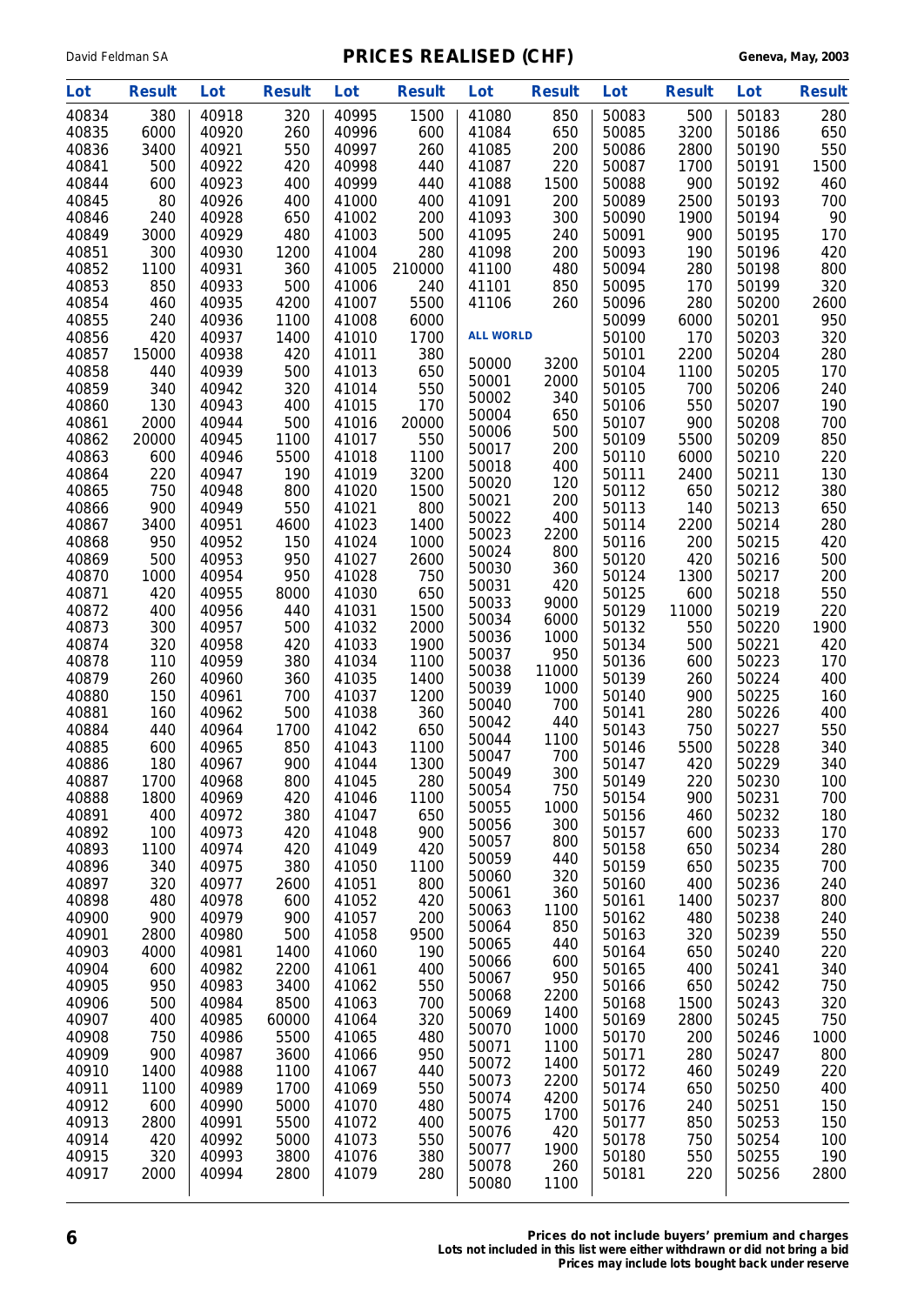| Lot            | <b>Result</b> | Lot            | <b>Result</b> | Lot            | <b>Result</b> | Lot            | <b>Result</b> | Lot            | <b>Result</b> | Lot            | <b>Result</b> |
|----------------|---------------|----------------|---------------|----------------|---------------|----------------|---------------|----------------|---------------|----------------|---------------|
| 50257          | 240           | 50362          | 1100          | 50457          | 3000          | 50598          | 130           | 50799          | 100           | 50967          | 50            |
| 50258          | 340           | 50363          | 1200          | 50458          | 600           | 50607          | 200           | 50807          | 480           | 50968          | 200           |
| 50259          | 220           | 50364          | 900           | 50460          | 2200          | 50611          | 100           | 50808          | 130           | 50970          | 300           |
| 50260          | 380           | 50365          | 900           | 50462          | 3600          | 50612          | 900           | 50810          | 280           | 50971          | 100           |
| 50261          | 380           | 50366          | 1000          | 50464          | 8000          | 50613          | 300           | 50811          | 260           | 50973          | 180           |
| 50262          | 160           | 50368          | 380           | 50465          | 100           | 50614          | 1200          | 50817          | 750           | 50974          | 800           |
| 50263          | 160           | 50371          | 950           | 50466          | 13000         | 50616          | 650           | 50818          | 240           | 50975          | 300           |
| 50264          | 320           | 50372          | 2800          | 50467          | 7000          | 50617          | 100           | 50820          | 360           | 50976          | 420           |
| 50265          | 320           | 50373          | 1400          | 50468          | 460           | 50621          | 190           | 50821          | 120           | 50978          | 200           |
| 50266          | 440           | 50374          | 1400          | 50469          | 300           | 50623<br>50624 | 700           | 50822          | 550           | 50980          | 550           |
| 50267<br>50268 | 320<br>400    | 50375<br>50376 | 1100<br>8000  | 50470<br>50471 | 650<br>700    | 50626          | 1100<br>650   | 50823<br>50825 | 110<br>170    | 50985<br>50986 | 360<br>1600   |
| 50269          | 400           | 50378          | 260           | 50472          | 200           | 50630          | 200           | 50826          | 300           | 50991          | 220           |
| 50270          | 320           | 50379          | 400           | 50473          | 600           | 50635          | 220           | 50827          | 1400          | 50992          | 420           |
| 50271          | 2400          | 50382          | 3200          | 50474          | 1100          | 50643          | 1500          | 50828          | 260           | 50993          | 600           |
| 50272          | 440           | 50384          | 800           | 50475          | 110           | 50644          | 320           | 50829          | 400           | 50995          | 240           |
| 50286          | 550           | 50387          | 4600          | 50476          | 600           | 50646          | 200           | 50830          | 60            | 50996          | 5200          |
| 50300          | 500           | 50389          | 2800          | 50478          | 1600          | 50658          | 300           | 50832          | 600           | 50997          | 220           |
| 50305          | 240           | 50390          | 12000         | 50479          | 4800          | 50661          | 260           | 50833          | 600           | 50998          | 300           |
| 50309          | 280           | 50391          | 8000          | 50480          | 3200          | 50666          | 50            | 50834          | 200           | 50999          | 360           |
| 50310          | 190           | 50392          | 550           | 50481          | 480           | 50668          | 90            | 50837          | 100           | 51001          | 200           |
| 50311          | 2800          | 50393          | 17000         | 50483          | 420           | 50669          | 360           | 50838          | 100           | 51002          | 100           |
| 50313          | 2600          | 50394          | 36000         | 50484          | 13000         | 50670          | 220           | 50839          | 300           | 51004          | 460           |
| 50315          | 500           | 50395          | 1800          | 50485          | 380           | 50671          | 1000          | 50840          | 700           | 51007          | 900           |
| 50316          | 360           | 50397          | 500           | 50486          | 800           | 50687          | 500           | 50842          | 240           | 51008          | 1000          |
| 50317          | 4000          | 50399          | 4200          | 50487          | 480           | 50701          | 90            | 50846          | 200           | 51010          | 4800          |
| 50318          | 2200          | 50404          | 1400          | 50488          | 380           | 50704          | 380           | 50848          | 260           | 51011          | 400           |
| 50320          | 200           | 50407          | 2200          | 50494          | 300           | 50705          | 130           | 50850          | 110           | 51012          | 180           |
| 50321          | 340           | 50409          | 1000          | 50497          | 240           | 50714          | 1100          | 50853          | 100           | 51014          | 650           |
| 50322          | 1500          | 50410          | 280           | 50502          | 110           | 50715          | 300           | 50854          | 400           | 51016          | 100           |
| 50323<br>50324 | 420<br>170    | 50411<br>50413 | 2800<br>600   | 50504<br>50506 | 200<br>220    | 50716<br>50717 | 1900<br>360   | 50857<br>50861 | 190<br>200    | 51017<br>51018 | 120<br>190    |
| 50325          | 6500          | 50416          | 2400          | 50511          | 280           | 50718          | 320           | 50862          | 100           | 51019          | 260           |
| 50326          | 4600          | 50417          | 2200          | 50512          | 1500          | 50720          | 750           | 50864          | 300           | 51023          | 1800          |
| 50327          | 800           | 50418          | 2600          | 50517          | 220           | 50722          | 850           | 50865          | 220           | 51024          | 3000          |
| 50329          | 2200          | 50419          | 340           | 50518          | 200           | 50723          | 1400          | 50869          | 300           | 51026          | 750           |
| 50330          | 400           | 50420          | 1200          | 50520          | 200           | 50724          | 400           | 50870          | 4200          | 51031          | 320           |
| 50331          | 650           | 50421          | 8000          | 50524          | 80            | 50727          | 360           | 50872          | 320           | 51032          | 600           |
| 50332          | 5000          | 50422          | 400           | 50526          | 100           | 50734          | 260           | 50888          | 500           | 51034          | 1200          |
| 50334          | 1700          | 50423          | 1100          | 50527          | 900           | 50735          | 500           | 50889          | 1200          | 51035          | 400           |
| 50335          | 2200          | 50424          | 4800          | 50530          | 500           | 50736          | 100           | 50891          | 400           | 51037          | 220           |
| 50336          | 2400          | 50425          | 4000          | 50531          | 110           | 50737          | 400           | 50892          | 200           | 51038          | 1500          |
| 50337          | 240           | 50426          | 1000          | 50532          | 600           | 50738          | 400           | 50903          | 700           | 51043          | 200           |
| 50338          | 7500          | 50427          | 2000          | 50533          | 320           | 50739          | 400           | 50905          | 160           | 51044          | 320           |
| 50340          | 5000          | 50428          | 3200          | 50534          | 150           | 50740          | 220           | 50907          | 100           | 51045          | 400           |
| 50341          | 90            | 50431          | 600           | 50535          | 120           | 50741          | 320           | 50908          | 140           | 51046          | 240           |
| 50342          | 260           | 50432          | 2600          | 50540          | 4600          | 50743          | 500           | 50911          | 100           | 51047          | 1900          |
| 50343          | 850           | 50433          | 400           | 50555          | 200           | 50744          | 550           | 50920          | 50            | 51050          | 1000          |
| 50345<br>50346 | 3200          | 50435<br>50438 | 1500<br>300   | 50558<br>50560 | 220           | 50749<br>50752 | 130           | 50929<br>50940 | 460           | 51052<br>51054 | 260           |
| 50347          | 6500<br>3600  | 50439          | 800           | 50561          | 1800<br>320   | 50753          | 340<br>2400   | 50942          | 80<br>160     | 51055          | 240<br>240    |
| 50348          | 2800          | 50440          | 1200          | 50566          | 220           | 50754          | 800           | 50944          | 220           | 51056          | 320           |
| 50350          | 400           | 50442          | 600           | 50572          | 160           | 50760          | 380           | 50945          | 850           | 51059          | 100           |
| 50351          | 240           | 50444          | 4000          | 50573          | 180           | 50761          | 900           | 50949          | 380           | 51062          | 380           |
| 50352          | 900           | 50445          | 4200          | 50574          | 220           | 50762          | 1200          | 50952          | 200           | 51064          | 170           |
| 50354          | 3600          | 50446          | 20000         | 50580          | 300           | 50764          | 180           | 50954          | 460           | 51068          | 140           |
| 50355          | 170           | 50447          | 800           | 50589          | 150           | 50765          | 900           | 50955          | 400           | 51070          | 100           |
| 50356          | 7000          | 50448          | 38000         | 50592          | 260           | 50772          | 2900          | 50956          | 360           | 51071          | 140           |
| 50357          | 8000          | 50449          | 850           | 50593          | 700           | 50783          | 110           | 50957          | 100           | 51072          | 110           |
| 50358          | 500           | 50450          | 120           | 50594          | 400           | 50784          | 1800          | 50958          | 200           | 51073          | 1100          |
| 50359          | 13000         | 50452          | 3600          | 50595          | 160           | 50788          | 100           | 50960          | 110           | 51074          | 200           |
| 50360          | 9000          | 50455          | 900           | 50596          | 100           | 50789          | 320           | 50962          | 600           | 51075          | 380           |
| 50361          | 1200          | 50456          | 950           | 50597          | 100           | 50797          | 120           | 50965          | 110           | 51076          | 400           |
|                |               |                |               |                |               |                |               |                |               |                |               |

**Prices do not include buyers' premium and charges 7 Lots not included in this list were either withdrawn or did not bring a bid Prices may include lots bought back under reserve**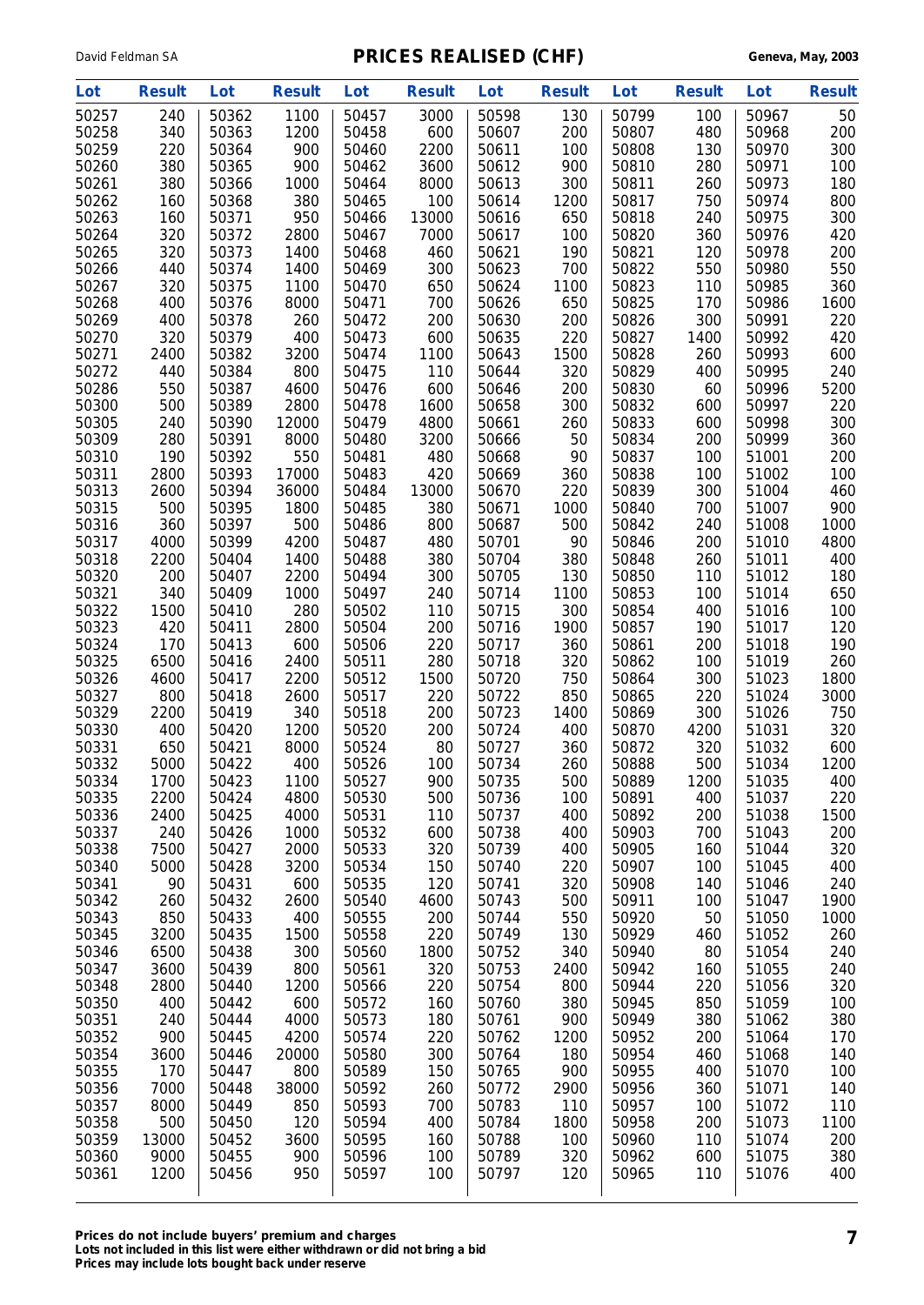| Lot            | <b>Result</b> | Lot            | <b>Result</b> | Lot            | <b>Result</b> | Lot            | <b>Result</b> | Lot            | <b>Result</b> | Lot            | <b>Result</b> |
|----------------|---------------|----------------|---------------|----------------|---------------|----------------|---------------|----------------|---------------|----------------|---------------|
| 51077          | 3200          | 51149          | 220           | 51220          | 1000          | 51310          | 65            | 51435          | 380           | 51520          | 200           |
| 51078          | 750           | 51150          | 320           | 51221          | 190           | 51314          | 100           | 51436          | 550           | 51521          | 120           |
| 51079          | 1000          | 51151          | 500           | 51222          | 90            | 51315          | 400           | 51437          | 220           | 51522          | 220           |
| 51080          | 1600          | 51152          | 130           | 51223          | 480           | 51319          | 160           | 51440          | 130           | 51523          | 450           |
| 51081          | 1900          | 51153          | 480           | 51224          | 360           | 51324          | 340           | 51444          | 380           | 51524          | 190           |
| 51083          | 200           | 51154          | 380           | 51225          | 180           | 51328          | 200           | 51445          | 380           | 51525          | 190           |
| 51088          | 150           | 51155          | 100           | 51226          | 220           | 51329          | 110           | 51446          | 380           | 51527          | 480           |
| 51089          | 100           | 51156          | 300           | 51227          | 1400          | 51330          | 140           | 51447          | 380           | 51528          | 100           |
| 51090          | 80            | 51157          | 150           | 51228          | 550           | 51333          | 160           | 51448          | 2400          | 51530          | 600           |
| 51091          | 220           | 51158<br>51159 | 300           | 51229          | 280           | 51334          | 1500          | 51449          | 600           | 51531          | 1200          |
| 51092<br>51093 | 480<br>340    | 51160          | 600<br>750    | 51230<br>51231 | 2000<br>1100  | 51337<br>51338 | 700<br>2200   | 51451<br>51452 | 650<br>280    | 51532<br>51533 | 500<br>550    |
| 51094          | 100           | 51161          | 200           | 51232          | 1400          | 51339          | 280           | 51454          | 1100          | 51536          | 260           |
| 51095          | 200           | 51162          | 1400          | 51234          | 200           | 51340          | 280           | 51455          | 280           | 51538          | 400           |
| 51096          | 800           | 51164          | 1200          | 51235          | 650           | 51341          | 1100          | 51456          | 300           | 51539          | 420           |
| 51097          | 150           | 51165          | 180           | 51236          | 2600          | 51342          | 150           | 51457          | 600           | 51540          | 340           |
| 51098          | 160           | 51166          | 4000          | 51238          | 80            | 51344          | 1000          | 51458          | 600           | 51541          | 420           |
| 51099          | 1400          | 51167          | 3400          | 51239          | 420           | 51349          | 170           | 51459          | 480           | 51542          | 320           |
| 51100          | 2400          | 51168          | 500           | 51240          | 900           | 51350          | 400           | 51460          | 700           | 51544          | 600           |
| 51101          | 300           | 51169          | 9000          | 51241          | 380           | 51351          | 900           | 51461          | 500           | 51545          | 160           |
| 51102          | 80            | 51170          | 170           | 51242          | 110           | 51352          | 320           | 51462          | 220           | 51546          | 4200          |
| 51104          | 260           | 51171          | 4200          | 51243          | 380           | 51353          | 1000          | 51465          | 100           | 51548          | 420           |
| 51105          | 1000          | 51172          | 480           | 51245          | 120           | 51354          | 3000          | 51466          | 80            | 51549          | 400           |
| 51106          | 1900          | 51173          | 480           | 51246          | 400           | 51359          | 1000          | 51467          | 750           | 51550          | 600           |
| 51107          | 1300          | 51174          | 220           | 51247          | 100           | 51360          | 500           | 51468          | 80            | 51551          | 1800          |
| 51109          | 3400          | 51175          | 800           | 51248          | 150           | 51361          | 300           | 51469          | 420           | 51552          | 1000          |
| 51110          | 1700          | 51176          | 4800          | 51249          | 260           | 51362          | 300           | 51470          | 300           | 51553          | 800           |
| 51112          | 500           | 51177          | 800           | 51250          | 300           | 51365          | 200           | 51471          | 750           | 51554          | 700           |
| 51113          | 400           | 51178          | 110           | 51252          | 150           | 51371          | 280           | 51472          | 180           | 51555*         | 850           |
| 51114<br>51115 | 300<br>280    | 51180<br>51181 | 200<br>460    | 51256<br>51258 | 260           | 51380<br>51381 | 7500<br>200   | 51473          | 220<br>15000  | 51556<br>51557 | 1500<br>950   |
| 51116          | 650           | 51182          | 400           | 51260          | 420<br>1200   | 51384          | 480           | 51475<br>51476 | 36000         | 51558          | 550           |
| 51117          | 300           | 51183          | 550           | 51262          | 1100          | 51385          | 200           | 51478          | 380           | 51559          | 2000          |
| 51118          | 260           | 51184          | 950           | 51263          | 600           | 51386          | 200           | 51480          | 260           | 51560          | 1200          |
| 51119          | 150           | 51185          | 700           | 51264          | 200           | 51387          | 700           | 51482          | 120           | 51561          | 500           |
| 51120          | 150           | 51186          | 18000         | 51265          | 110           | 51392          | 1600          | 51486          | 850           | 51562          | 1700          |
| 51121          | 90            | 51187          | 950           | 51267          | 800           | 51393          | 160           | 51488          | 220           | 51563          | 1100          |
| 51122          | 900           | 51188          | 1500          | 51268          | 440           | 51396          | 360           | 51489          | 380           | 51564          | 750           |
| 51123*         | 850           | 51189          | 800           | 51271          | 2000          | 51397          | 3600          | 51490          | 1500          | 51565          | 320           |
| 51124          | 100           | 51190          | 420           | 51272          | 1700          | 51399          | 4800          | 51491          | 320           | 51566          | 600           |
| 51125          | 130           | 51191          | 700           | 51273          | 4200          | 51400          | 1900          | 51492          | 240           | 51567          | 220           |
| 51126          | 60            | 51192          | 280           | 51275          | 4600          | 51404          | 1400          | 51493          | 380           | 51568          | 120           |
| 51127          | 40            | 51193          | 200           | 51276          | 9000          | 51407          | 100           | 51494          | 500           | 51569          | 550           |
| 51128          | 160           | 51194          | 1800          | 51277          | 1800          | 51408          | 500           | 51495          | 950           | 51570          | 460           |
| 51129          | 60            | 51195          | 200           | 51280          | 4000          | 51409          | 1100          | 51496          | 480           | 51571          | 160           |
| 51130<br>51131 | 220           | 51196<br>51197 | 300           | 51281          | 320           | 51414          | 1500          | 51499          | 500           | 51572          | 420           |
| 51132          | 400<br>400    | 51199          | 1300<br>750   | 51282<br>51284 | 600<br>240    | 51415<br>51417 | 1700<br>1400  | 51500<br>51501 | 1100<br>2000  | 51573<br>51574 | 340<br>500    |
| 51133          | 420           | 51201          | 200           | 51289          | 220           | 51418          | 1500          | 51502          | 1800          | 51575          | 340           |
| 51134          | 60            | 51204          | 550           | 51291          | 170           | 51420          | 300           | 51503          | 2000          | 51576          | 700           |
| 51135          | 360           | 51205          | 440           | 51292          | 220           | 51421          | 900           | 51504          | 1700          | 51577          | 925           |
| 51136          | 340           | 51206          | 100           | 51293          | 140           | 51422          | 300           | 51505          | 500           | 51578          | 850           |
| 51137          | 300           | 51207          | 180           | 51295          | 150           | 51424          | 1500          | 51506          | 1200          | 51579          | 700           |
| 51138          | 280           | 51208          | 360           | 51297          | 260           | 51425          | 6000          | 51507          | 1800          | 51580          | 340           |
| 51139          | 190           | 51209          | 240           | 51298          | 600           | 51426          | 22500         | 51508          | 420           | 51581          | 550           |
| 51140          | 850           | 51210          | 440           | 51299          | 500           | 51427          | 7500          | 51509          | 300           | 51582          | 300           |
| 51141          | 1200          | 51212          | 480           | 51300          | 1300          | 51428          | 1100          | 51511          | 1500          | 51583          | 120           |
| 51142          | 700           | 51213          | 800           | 51301          | 1100          | 51429          | 400           | 51512          | 380           | 51584          | 900           |
| 51143          | 90            | 51215          | 1200          | 51302          | 300           | 51430          | 4200          | 51513          | 750           | 51585          | 600           |
| 51144          | 2800          | 51216          | 650           | 51305          | 460           | 51431          | 600           | 51514          | 3400          | 51586          | 480           |
| 51145          | 120           | 51217          | 4600          | 51306          | 100           | 51432          | 7500          | 51515          | 80            | 51587          | 300           |
| 51147          | 280           | 51218          | 1600          | 51307          | 400           | 51433          | 4200          | 51516          | 600           | 51588          | 1100          |
| 51148          | 500           | 51219          | 700           | 51309          | 340           | 51434          | 1600          | 51517          | 80            | 51589          | 1300          |
|                |               |                |               |                |               |                |               |                |               |                |               |

**8 Prices do not include buyers' premium and charges Lots not included in this list were either withdrawn or did not bring a bid**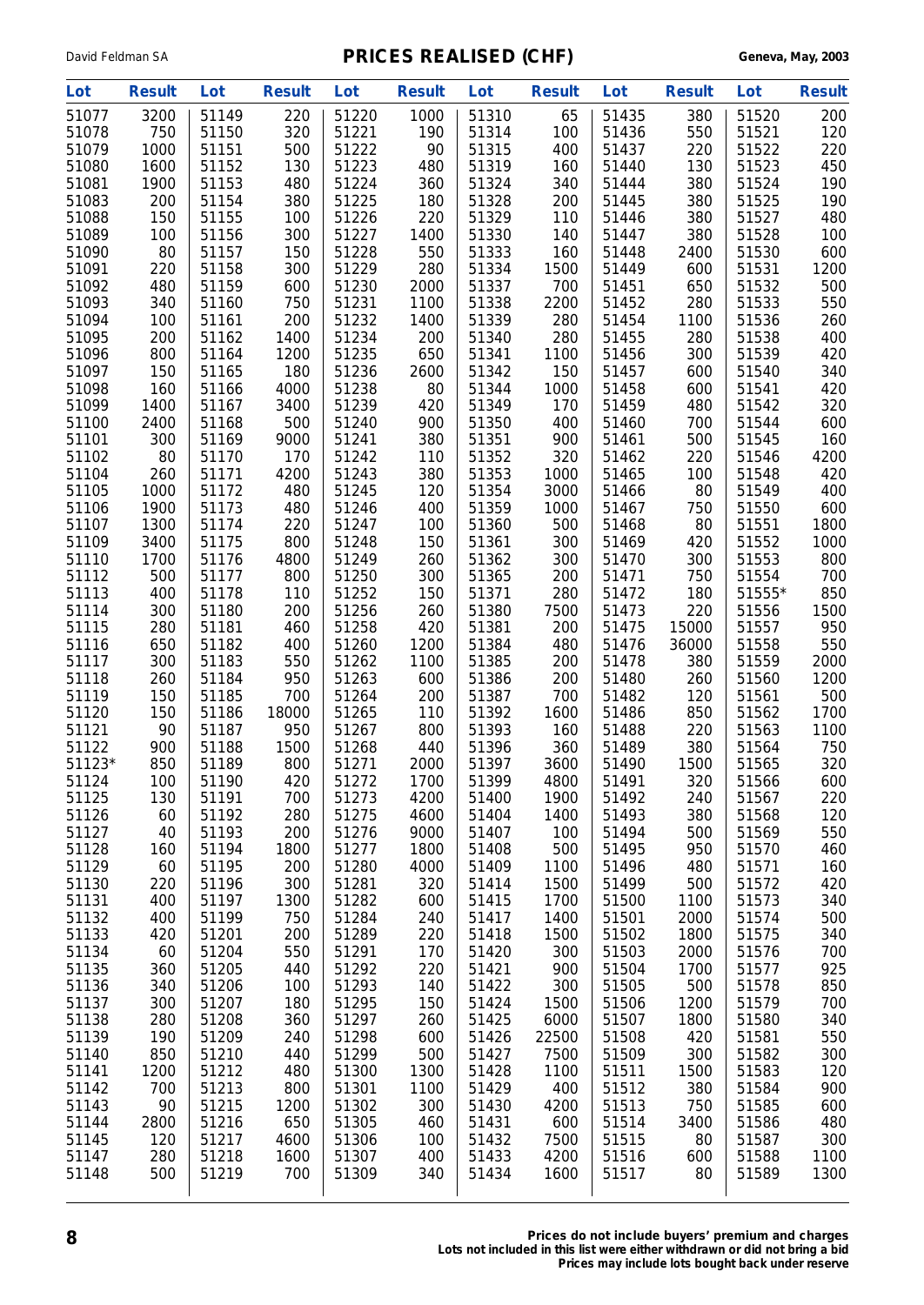| Lot            | <b>Result</b> | Lot            | <b>Result</b> | Lot            | <b>Result</b> | Lot            | <b>Result</b> | Lot            | <b>Result</b> | Lot            | <b>Result</b> |
|----------------|---------------|----------------|---------------|----------------|---------------|----------------|---------------|----------------|---------------|----------------|---------------|
| 51590          | 220           | 51660          | 600           | 51798          | 2000          | 51909          | 500           | 52004          | 2700          | 52131          | 600           |
| 51591          | 200           | 51661          | 280           | 51799          | 400           | 51911          | 460           | 52008          | 360           | 52132          | 500           |
| 51592          | 1000          | 51662          | 4000          | 51800          | 320           | 51912          | 1300          | 52009          | 340           | 52133          | 440           |
| 51593          | 2600          | 51667          | 320           | 51801          | 750           | 51913          | 650           | 52010          | 340           | 52134          | 340           |
| 51594          | 440           | 51668          | 800           | 51802          | 800           | 51914          | 650           | 52011          | 260           | 52135          | 340           |
| 51595<br>51596 | 400           | 51669          | 300           | 51803          | 500           | 51915<br>51916 | 300           | 52017          | 12000         | 52136          | 850           |
| 51599          | 320<br>200    | 51671<br>51672 | 600<br>5500   | 51804<br>51805 | 1200<br>800   | 51917          | 1000<br>300   | 52020<br>52029 | 2100<br>16000 | 52137<br>52138 | 950<br>750    |
| 51600          | 1300          | 51673          | 1600          | 51806          | 850           | 51918          | 360           | 52030          | 1700          | 52139          | 900           |
| 51602          | 1100          | 51674          | 1600          | 51807          | 1600          | 51919          | 420           | 52031          | 1400          | 52140          | 400           |
| 51603          | 850           | 51675          | 750           | 51808          | 380           | 51920          | 300           | 52041          | 1500          | 52141          | 1500          |
| 51605          | 240           | 51676          | 3000          | 51810          | 1700          | 51921          | 260           | 52042          | 2000          | 52142          | 440           |
| 51606          | 360           | 51677          | 900           | 51811          | 280           | 51922          | 650           | 52045          | 300           | 52143          | 750           |
| 51607          | 420           | 51678          | 400           | 51812          | 700           | 51923          | 460           | 52046          | 7000          | 52144          | 1500          |
| 51608          | 950           | 51679          | 4800          | 51813          | 280           | 51928          | 380           | 52047          | 9500          | 52145          | 2400          |
| 51610          | 480           | 51680          | 1400          | 51814          | 260           | 51929          | 400           | 52048          | 8500          | 52146          | 190           |
| 51611          | 400           | 51681          | 200           | 51815          | 700           | 51934          | 150           | 52050          | 150           | 52147          | 850           |
| 51612          | 220           | 51682          | 300           | 51816          | 650           | 51935          | 200           | 52051          | 260           | 52148          | 1300          |
| 51613<br>51614 | 460<br>200    | 51683<br>51693 | 1200<br>400   | 51817<br>51818 | 1200<br>160   | 51939<br>51942 | 260<br>90     | 52056<br>52057 | 650<br>100    | 52149<br>52150 | 1200<br>460   |
| 51615          | 100           | 51699          | 200           | 51819          | 850           | 51943          | 850           | 52059          | 1800          | 52151          | 900           |
| 51616          | 480           | 51703          | 200           | 51820          | 380           | 51944          | 2400          | 52062          | 190           | 52152          | 360           |
| 51617          | 480           | 51715          | 400           | 51821          | 700           | 51945          | 440           | 52064          | 1100          | 52153          | 2600          |
| 51619          | 650           | 51721          | 2400          | 51822          | 1600          | 51946*         | 300           | 52076          | 300           | 52154          | 600           |
| 51620          | 240           | 51722          | 460           | 51823          | 400           | 51947          | 950           | 52078          | 550           | 52155          | 4000          |
| 51621          | 100           | 51724          | 280           | 51824          | 2600          | 51949          | 260           | 52080          | 500           | 52156          | 1600          |
| 51622          | 150           | 51730          | 360           | 51825          | 240           | 51950          | 320           | 52083          | 300           | 52157          | 800           |
| 51623          | 380           | 51733          | 200           | 51827          | 620           | 51952          | 2600          | 52085          | 4200          | 52158          | 200           |
| 51624          | 480           | 51734          | 950           | 51828          | 130           | 51953          | 150           | 52091          | 550           | 52159          | 180           |
| 51625          | 130           | 51735          | 8000          | 51830          | 280           | 51954          | 320           | 52092          | 1200          | 52162          | 300           |
| 51626          | 1100          | 51736          | 80            | 51833          | 400           | 51955          | 3200          | 52098          | 1400          | 52165          | 200           |
| 51627<br>51629 | 400           | 51744          | 1900          | 51837<br>51839 | 400           | 51956          | 700<br>280    | 52099          | 420           | 52166          | 1000          |
| 51630          | 1300<br>800   | 51749<br>51750 | 420<br>320    | 51840          | 160<br>110    | 51958<br>51959 | 360           | 52100<br>52101 | 460<br>750    | 52167<br>52168 | 4400<br>380   |
| 51631          | 600           | 51753          | 420           | 51845          | 420           | 51960          | 900           | 52102          | 1200          | 52172          | 650           |
| 51632          | 420           | 51754          | 480           | 51849          | 850           | 51961          | 4200          | 52103          | 900           | 52173          | 2800          |
| 51633          | 550           | 51755          | 460           | 51856          | 240           | 51962          | 380           | 52104          | 1000          | 52176          | 1300          |
| 51634          | 650           | 51756          | 400           | 51859          | 440           | 51963          | 260           | 52105          | 700           | 52177          | 1400          |
| 51635          | 440           | 51757          | 190           | 51860          | 300           | 51966          | 380           | 52106          | 750           | 52179          | 1800          |
| 51636          | 440           | 51758          | 380           | 51865          | 100           | 51967          | 320           | 52107          | 550           | 52180          | 1900          |
| 51637          | 600           | 51761          | 300           | 51869          | 80            | 51969          | 1000          | 52108          | 1900          | 52183          | 500           |
| 51638          | 300           | 51765          | 2600          | 51871          | 300           | 51970          | 500           | 52109          | 3000          | 52185          | 700           |
| 51639          | 700           | 51767          | 1000          | 51873          | 180           | 51972          | 320           | 52110          | 550           | 52186          | 240           |
| 51640          | 240           | 51768          | 240           | 51874          | 150           | 51973          | 4000          | 52111          | 750           | 52187          | 7000          |
| 51641<br>51642 | 480<br>280    | 51769<br>51773 | 1700<br>300   | 51875<br>51876 | 200<br>300    | 51974<br>51975 | 550<br>100    | 52112<br>52113 | 550<br>550    | 52188<br>52192 | 220<br>1000   |
| 51643          | 2600          | 51774          | 320           | 51878          | 3600          | 51976          | 1700          | 52114          | 800           | 52194          | 480           |
| 51644          | 950           | 51775          | 150           | 51879          | 2800          | 51977          | 1300          | 52115          | 950           | 52195          | 380           |
| 51645          | 380           | 51776          | 150           | 51880          | 11000         | 51978          | 550           | 52116          | 200           | 52196          | 300           |
| 51646          | 550           | 51777          | 280           | 51881          | 4400          | 51979          | 1700          | 52117          | 850           | 52197          | 800           |
| 51647          | 500           | 51779          | 200           | 51882          | 6000          | 51983          | 240           | 52118          | 550           | 52198          | 340           |
| 51648          | 700           | 51781          | 500           | 51883          | 9000          | 51984          | 420           | 52119          | 1300          | 52199          | 380           |
| 51649          | 600           | 51782          | 700           | 51885          | 110           | 51985          | 850           | 52120          | 800           | 52200          | 200           |
| 51650          | 200           | 51783          | 800           | 51889          | 100           | 51986          | 1200          | 52121          | 500           | 52202          | 2800          |
| 51651          | 400           | 51784          | 1600          | 51893          | 150           | 51991          | 280           | 52122          | 2400          | 52206          | 700           |
| 51652          | 460           | 51786          | 360           | 51900          | 320           | 51992          | 1200          | 52123          | 500           | 52207          | 1400          |
| 51653          | 420           | 51787          | 1200          | 51901<br>51903 | 380           | 51993          | 500           | 52124          | 800           | 52208          | 500           |
| 51654<br>51655 | 550<br>500    | 51788<br>51790 | 2800<br>260   | 51904          | 1600<br>4000  | 51994<br>51995 | 70<br>850     | 52125<br>52126 | 1300<br>380   | 52209<br>52210 | 1500<br>200   |
| 51656          | 320           | 51791          | 360           | 51905          | 380           | 51996          | 1300          | 52127          | 800           | 52211          | 100           |
| 51657          | 320           | 51794          | 1200          | 51906          | 300           | 51997          | 320           | 52128          | 280           | 52212          | 80            |
| 51658          | 380           | 51795          | 1400          | 51907          | 480           | 52001          | 150           | 52129          | 320           | 52213          | 360           |
| 51659          | 240           | 51797          | 260           | 51908          | 300           | 52003          | 1800          | 52130          | 550           | 52214          | 160           |
|                |               |                |               |                |               |                |               |                |               |                |               |

**Prices do not include buyers' premium and charges 9 Lots not included in this list were either withdrawn or did not bring a bid Prices may include lots bought back under reserve**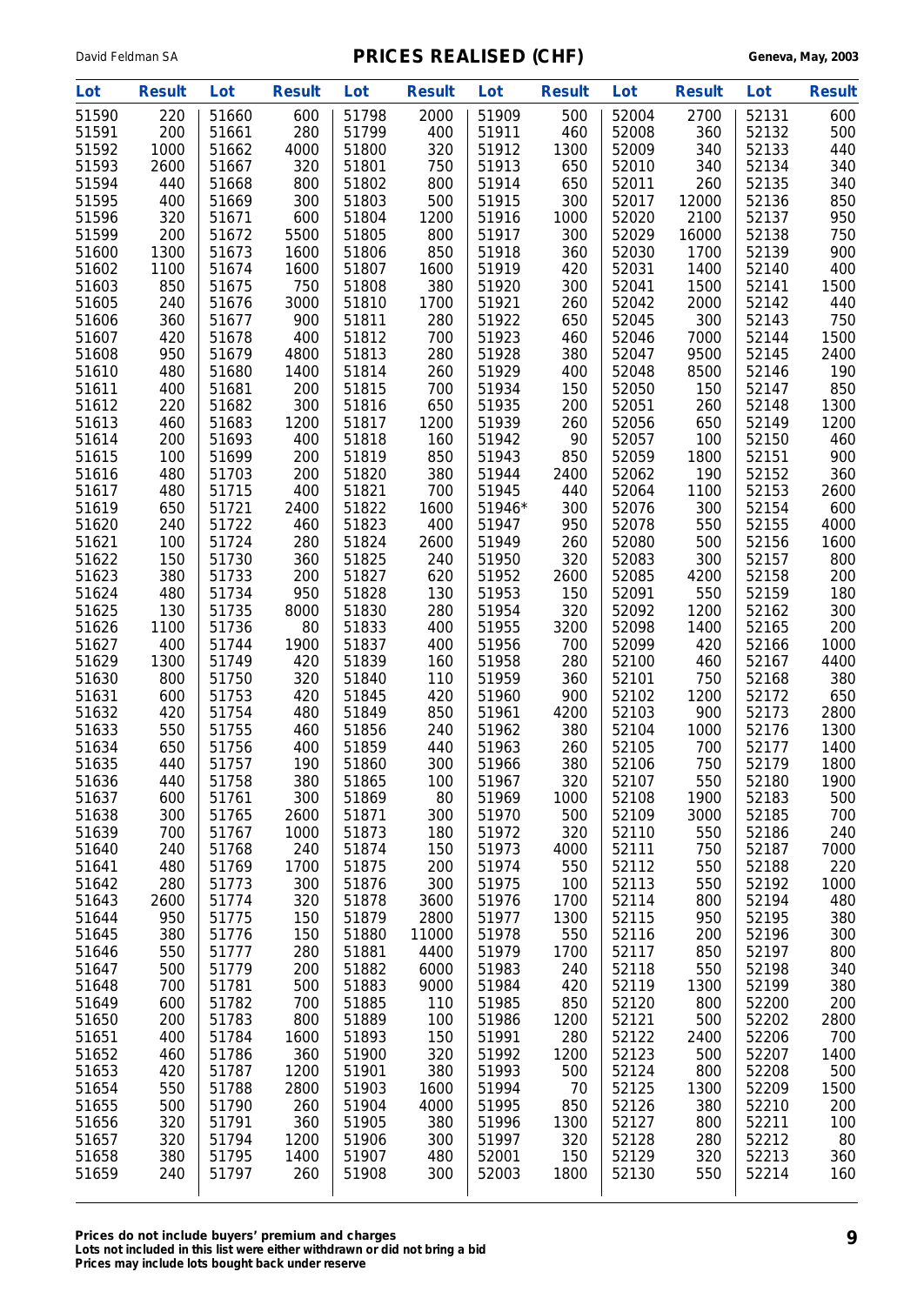| Lot   | <b>Result</b> | Lot   | <b>Result</b> | Lot   | <b>Result</b> | Lot   | <b>Result</b> | Lot   | <b>Result</b> | Lot   | <b>Result</b> |
|-------|---------------|-------|---------------|-------|---------------|-------|---------------|-------|---------------|-------|---------------|
| 52215 | 950           | 52281 | 2600          | 52355 | 1100          | 52467 | 550           | 52551 | 380           | 52624 | 380           |
| 52216 | 650           | 52282 | 4000          | 52356 | 700           | 52469 | 3600          | 52553 | 220           | 52625 | 700           |
| 52217 | 440           | 52283 | 600           | 52358 | 200           | 52481 | 1700          | 52554 | 150           | 52626 | 420           |
| 52218 | 300           | 52284 | 800           | 52360 | 1400          | 52482 | 140           | 52555 | 200           | 52627 | 5000          |
| 52219 | 220           | 52285 | 440           | 52361 | 110           | 52483 | 380           | 52556 | 7000          | 52629 | 5500          |
| 52220 | 150           | 52286 | 1800          | 52364 | 400           | 52484 | 100           | 52557 | 460           | 52630 | 6500          |
| 52221 | 1800          | 52287 | 7500          | 52370 | 120           | 52485 | 200           | 52559 | 550           | 52631 | 7000          |
| 52222 | 65            | 52288 | 1900          | 52372 | 2600          | 52487 | 1900          | 52560 | 700           | 52632 | 1000          |
| 52223 | 300           | 52289 | 2600          | 52373 | 800           | 52489 | 1800          | 52561 | 700           | 52633 | 750           |
| 52224 | 160           | 52290 | 2200          | 52376 | 100           | 52490 | 650           | 52565 | 280           | 52634 | 1100          |
| 52225 | 100           | 52291 | 650           | 52377 | 4200          | 52491 | 700           | 52567 | 800           | 52635 | 240           |
| 52226 | 100           | 52292 | 460           | 52378 | 2000          | 52492 | 550           | 52568 | 220           | 52637 | 300           |
| 52227 | 1200          | 52293 | 1900          | 52379 | 400           | 52493 | 2000          | 52569 | 220           | 52638 | 600           |
| 52228 | 90            | 52294 | 2400          | 52380 | 420           | 52494 | 800           | 52570 | 550           | 52639 | 420           |
| 52229 | 180           | 52295 | 2200          | 52381 | 850           | 52495 | 950           | 52572 | 800           | 52647 | 1000          |
| 52230 | 190           | 52296 | 900           | 52382 | 600           | 52496 | 420           | 52573 | 550           | 52668 | 300           |
| 52231 | 120           | 52297 | 1100          | 52388 | 600           | 52497 | 280           | 52574 | 380           | 52669 | 1900          |
| 52232 | 240           | 52298 | 600           | 52398 | 400           | 52498 | 180           | 52575 | 280           | 52670 | 800           |
| 52233 | 170           | 52299 | 480           | 52399 | 2400          | 52499 | 750           | 52576 | 440           | 52671 | 1900          |
| 52234 | 200           | 52300 | 9500          | 52400 |               | 52500 | 550           | 52577 | 2000          |       | 320           |
| 52235 |               |       |               |       | 400           |       |               |       |               | 52672 |               |
|       | 200           | 52301 | 1200          | 52402 | 950           | 52501 | 420           | 52578 | 1600          | 52673 | 1500          |
| 52236 | 320           | 52302 | 600           | 52403 | 360           | 52502 | 950           | 52579 | 600           | 52675 | 320           |
| 52237 | 800           | 52303 | 260           | 52408 | 1200          | 52503 | 1400          | 52580 | 550           | 52676 | 480           |
| 52238 | 28000         | 52304 | 1200          | 52410 | 400           | 52504 | 360           | 52581 | 1100          | 52677 | 750           |
| 52239 | 420           | 52305 | 2800          | 52413 | 420           | 52505 | 550           | 52582 | 420           | 52678 | 1000          |
| 52240 | 6000          | 52306 | 550           | 52414 | 420           | 52506 | 500           | 52583 | 600           | 52679 | 850           |
| 52241 | 800           | 52307 | 400           | 52415 | 1400          | 52507 | 2800          | 52584 | 1100          | 52681 | 850           |
| 52242 | 1400          | 52308 | 2200          | 52424 | 420           | 52508 | 1900          | 52585 | 650           | 52682 | 160           |
| 52243 | 17000         | 52309 | 440           | 52425 | 400           | 52509 | 750           | 52586 | 1500          | 52683 | 750           |
| 52244 | 70            | 52310 | 46000         | 52426 | 200           | 52510 | 500           | 52587 | 750           | 52684 | 850           |
| 52245 | 50            | 52311 | 2000          | 52428 | 170           | 52511 | 340           | 52588 | 1200          | 52685 | 200           |
| 52246 | 750           | 52312 | 3800          | 52429 | 140           | 52512 | 300           | 52589 | 6500          | 52686 | 130           |
| 52247 | 130           | 52313 | 1000          | 52430 | 1400          | 52513 | 550           | 52590 | 550           | 52688 | 200           |
| 52248 | 190           | 52314 | 1700          | 52431 | 300           | 52514 | 220           | 52591 | 200           | 52689 | 300           |
| 52249 | 360           | 52315 | 2600          | 52433 | 1900          | 52515 | 1500          | 52592 | 750           | 52690 | 460           |
| 52250 | 400           | 52316 | 320           | 52435 | 7500          | 52516 | 1100          | 52593 | 420           | 52691 | 1700          |
| 52251 | 360           | 52317 | 3400          | 52436 | 400           | 52517 | 1100          | 52594 | 300           | 52692 | 850           |
| 52252 | 80            | 52318 | 750           | 52437 | 1600          | 52518 | 340           | 52596 | 280           | 52693 | 200           |
| 52253 | 130           | 52320 | 110           | 52438 | 600           | 52520 | 110           | 52598 | 340           | 52695 | 360           |
| 52254 | 120           | 52321 | 160           | 52439 | 950           | 52521 | 340           | 52599 | 550           | 52697 | 320           |
| 52255 | 600           | 52322 | 220           | 52440 | 1100          | 52523 | 1000          | 52600 | 170           | 52698 | 440           |
| 52258 | 260           | 52323 | 150           | 52441 | 800           | 52524 | 600           | 52601 | 460           | 52699 | 1300          |
| 52260 | 300           | 52324 | 2200          | 52442 | 750           | 52525 | 750           | 52602 | 300           | 52700 | 5500          |
| 52261 | 420           | 52328 | 150           | 52443 | 1100          | 52526 | 650           | 52603 | 650           | 52701 | 2300          |
| 52262 | 360           | 52329 | 320           | 52444 | 320           | 52527 | 550           | 52604 | 1400          | 52702 | 2000          |
| 52263 | 1100          | 52330 | 420           | 52446 | 600           | 52529 | 480           | 52605 | 400           | 52703 | 300           |
| 52264 | 1600          | 52331 | 240           | 52447 | 260           | 52531 | 400           | 52606 | 420           | 52704 | 800           |
| 52265 | 3400          | 52332 | 260           | 52448 | 220           | 52532 | 180           | 52607 | 340           | 52705 | 260           |
| 52266 | 900           | 52333 | 380           | 52449 | 420           | 52534 | 600           | 52608 | 800           | 52706 | 500           |
| 52267 | 1600          | 52335 | 550           | 52450 | 160           | 52535 | 400           | 52610 | 460           | 52708 | 360           |
| 52268 | 550           | 52336 | 110           | 52451 | 500           | 52536 | 950           | 52611 | 180           | 52709 | 420           |
| 52269 | 360           | 52337 | 160           | 52452 | 400           | 52537 | 220           | 52612 | 550           | 52710 | 400           |
| 52270 | 460           | 52342 | 200           | 52453 | 240           | 52538 | 7000          | 52613 | 1200          | 52711 | 360           |
| 52271 | 240           | 52345 | 100           | 52454 | 320           | 52539 | 3400          | 52614 | 480           | 52712 | 900           |
| 52272 | 1800          | 52346 | 850           | 52455 | 260           | 52540 | 650           | 52615 | 380           | 52713 | 550           |
| 52273 | 1800          | 52347 | 600           | 52456 | 80            | 52541 | 6500          | 52616 | 400           | 52714 | 750           |
| 52274 | 650           | 52348 | 460           | 52457 | 500           | 52542 | 6000          | 52617 | 440           | 52716 | 440           |
| 52275 | 600           | 52349 | 600           | 52458 | 260           | 52543 | 1400          | 52618 | 280           | 52717 | 320           |
| 52276 | 200           | 52350 | 180           | 52459 | 1400          | 52544 | 460           | 52619 | 500           | 52718 | 650           |
| 52277 | 750           | 52351 | 700           | 52460 | 1500          | 52547 | 190           | 52620 | 340           | 52719 | 800           |
| 52278 | 1900          | 52352 | 550           | 52461 | 380           | 52548 | 380           | 52621 | 460           | 52720 | 600           |
| 52279 | 150           | 52353 | 440           | 52464 | 220           | 52549 | 1200          | 52622 | 380           | 52721 | 700           |
| 52280 | 6500          | 52354 | 1100          | 52466 | 200           | 52550 | 180           | 52623 | 700           | 52722 | 1900          |
|       |               |       |               |       |               |       |               |       |               |       |               |
|       |               |       |               |       |               |       |               |       |               |       |               |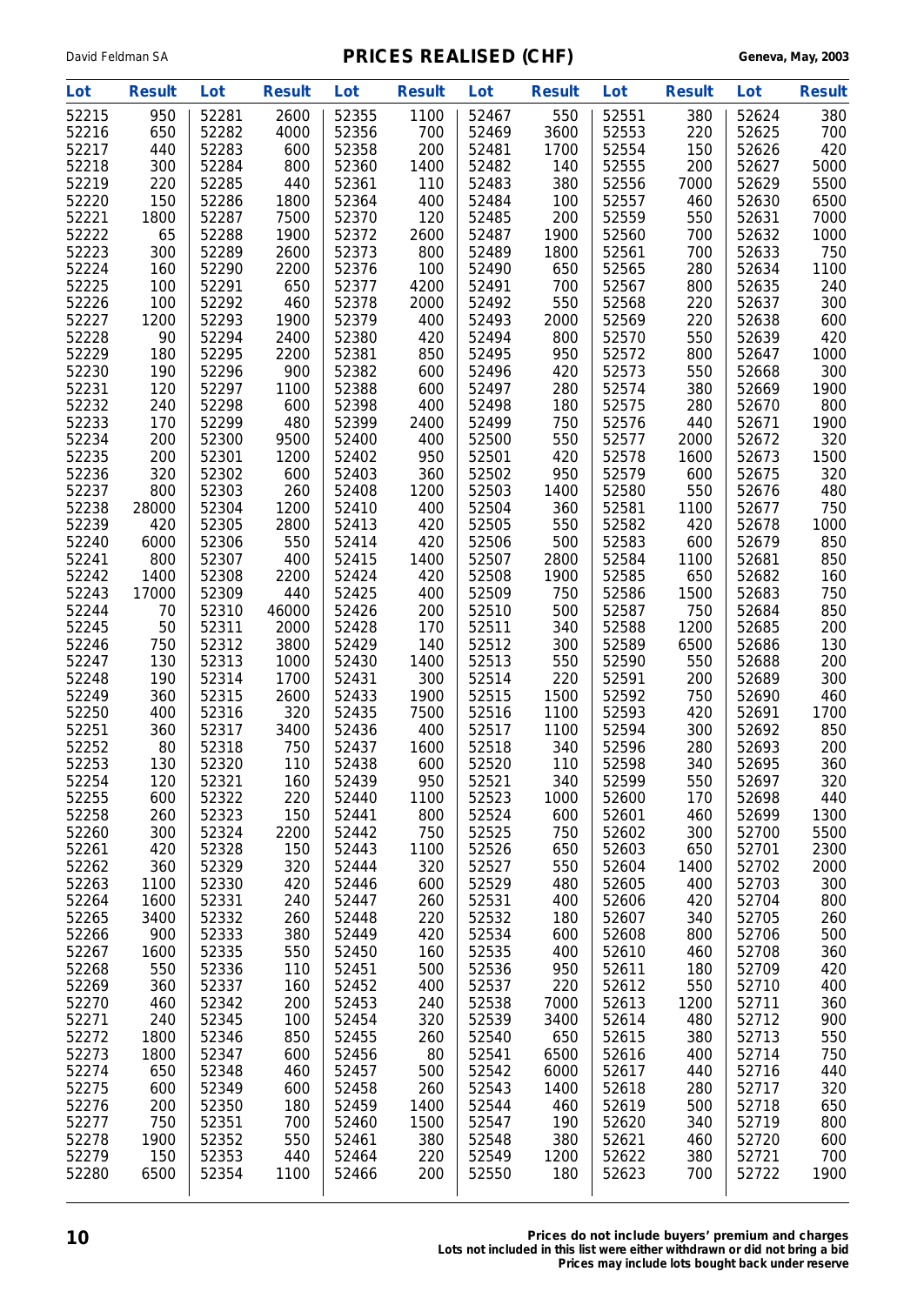| Lot            | <b>Result</b> | Lot            | <b>Result</b> | Lot            | <b>Result</b> | Lot            | <b>Result</b> | Lot            | <b>Result</b> | Lot            | <b>Result</b> |
|----------------|---------------|----------------|---------------|----------------|---------------|----------------|---------------|----------------|---------------|----------------|---------------|
| 52723          | 950           | 52819          | 850           | 52905          | 1000          | 52978          | 1100          | 53045          | 1300          | 53108          | 5500          |
| 52724          | 320           | 52821          | 1400          | 52906          | 850           | 52979          | 5500          | 53046          | 2800          | 53109          | 1900          |
| 52725          | 160           | 52824          | 1400          | 52907          | 3400          | 52981          | 700           | 53047          | 22000         | 53110          | 2200          |
| 52726          | 850           | 52825          | 900           | 52908          | 440           | 52982          | 700           | 53048          | 12000         | 53111          | 2200          |
| 52727          | 1500          | 52826          | 5000          | 52909          | 420           | 52983          | 1300          | 53049          | 2000          | 53112          | 800           |
| 52728          | 3600          | 52827          | 2800          | 52910          | 1300          | 52985          | 460           | 53050          | 12000         | 53113          | 2600          |
| 52729          | 650           | 52829          | 170           | 52911          | 700           | 52986          | 4600          | 53051          | 2000          | 53114          | 2000          |
| 52730          | 2000          | 52832          | 280           | 52912          | 280           | 52987          | 750           | 53052          | 1600          | 53115          | 2200          |
| 52731          | 900           | 52834          | 600           | 52913          | 500           | 52988          | 1800          | 53053          | 13000         | 53116          | 1000          |
| 52732<br>52733 | 340           | 52835          | 5000<br>1100  | 52914          | 900           | 52989          | 380           | 53054          | 340           | 53117          | 220           |
| 52734          | 260<br>170    | 52836<br>52837 | 5500          | 52915<br>52916 | 850<br>650    | 52990<br>52991 | 4200<br>48000 | 53055<br>53056 | 850<br>300    | 53118<br>53119 | 250<br>12000  |
| 52735          | 800           | 52838          | 1500          | 52917          | 950           | 52992          | 2200          | 53057          | 550           | 53120          | 1600          |
| 52736          | 700           | 52839          | 2200          | 52918          | 1000          | 52993          | 2800          | 53058          | 3000          | 53121          | 550           |
| 52737          | 1100          | 52840          | 1600          | 52919          | 950           | 52994          | 1400          | 53059          | 4200          | 53122          | 320           |
| 52738          | 340           | 52841          | 800           | 52920          | 900           | 52995          | 38000         | 53060          | 4400          | 53123          | 1500          |
| 52739          | 200           | 52842          | 2800          | 52921          | 550           | 52996          | 2200          | 53061          | 4600          | 53124          | 480           |
| 52740          | 200           | 52843          | 6500          | 52922          | 1700          | 52997          | 5000          | 53062          | 5000          | 53125          | 360           |
| 52741          | 1900          | 52844          | 750           | 52923          | 850           | 52998          | 6500          | 53063          | 5000          | 53126          | 4200          |
| 52742          | 800           | 52846          | 500           | 52924          | 2200          | 52999          | 2800          | 53064          | 6000          | 53127          | 2000          |
| 52743          | 800           | 52847          | 750           | 52925          | 8500          | 53000          | 4400          | 53065          | 150           | 53128          | 2400          |
| 52744          | 850           | 52848          | 750           | 52926          | 700           | 53001          | 1200          | 53066          | 380           | 53129          | 380           |
| 52745          | 220           | 52849          | 700           | 52927          | 2200          | 53002          | 1200          | 53067          | 200           | 53130          | 320           |
| 52746          | 1700          | 52851          | 440           | 52929          | 7000          | 53003          | 1700          | 53068          | 2400          | 53131          | 460           |
| 52747          | 1400          | 52852          | 4600          | 52930          | 950           | 53004          | 3000          | 53069          | 850           | 53132          | 4000          |
| 52748          | 750           | 52854          | 1500          | 52932          | 700           | 53006          | 2400          | 53070          | 550           | 53133          | 600           |
| 52749          | 360           | 52855          | 550           | 52933          | 850           | 53007          | 1100          | 53071          | 1000          | 53134          | 850           |
| 52750<br>52751 | 260<br>1200   | 52856<br>52857 | 1100<br>1500  | 52934<br>52935 | 600<br>550    | 53008<br>53009 | 500<br>440    | 53072<br>53073 | 18000<br>2600 | 53135<br>53136 | 420<br>420    |
| 52753          | 850           | 52858          | 3800          | 52936          | 1100          | 53010          | 650           | 53074          | 16000         | 53137          | 420           |
| 52754          | 2400          | 52859          | 1000          | 52937          | 380           | 53011          | 26000         | 53075          | 1100          | 53138          | 3800          |
| 52759          | 5000          | 52860          | 320           | 52938          | 650           | 53012          | 9000          | 53076          | 950           | 53139          | 750           |
| 52760          | 6000          | 52861          | 750           | 52939          | 420           | 53013          | 3200          | 53077          | 1200          | 53140          | 350           |
| 52761          | 440           | 52862          | 4000          | 52942          | 850           | 53014          | 600           | 53078          | 24000         | 53141          | 3600          |
| 52762          | 3000          | 52863          | 650           | 52943          | 5000          | 53015          | 420           | 53079          | 7000          | 53142          | 850           |
| 52763          | 1800          | 52866          | 600           | 52944          | 650           | 53016          | 1300          | 53080          | 3000          | 53143          | 1400          |
| 52764          | 4000          | 52867          | 900           | 52945          | 500           | 53017          | 1300          | 53081          | 1000          | 53144          | 460           |
| 52765          | 2800          | 52869          | 5500          | 52946          | 3800          | 53019          | 320           | 53082          | 1600          | 53145          | 120           |
| 52766          | 1100          | 52870          | 750           | 52947          | 28000         | 53020          | 1000          | 53083          | 24000         | 53146          | 650           |
| 52767          | 360           | 52872          | 1200          | 52948          | 1600          | 53021          | 550           | 53084          | 1300          | 53147          | 950           |
| 52768          | 500           | 52875          | 420           | 52949          | 1400          | 53022          | 8500          | 53085          | 2600          | 53148          | 650           |
| 52769          | 300           | 52876          | 400           | 52950          | 850           | 53023          | 400           | 53086          | 1000          | 53149          | 900           |
| 52770          | 1500          | 52877          | 300           | 52951          | 600           | 53024          | 280           | 53087          | 600           | 53150          | 900           |
| 52772<br>52776 | 700<br>2400   | 52879<br>52880 | 1700<br>1000  | 52952<br>52953 | 3000<br>700   | 53025<br>53026 | 200<br>360    | 53088<br>53089 | 20000<br>7000 | 53151<br>53152 | 380<br>380    |
| 52780          | 3000          | 52882          | 600           | 52957          | 1200          | 53027          | 550           | 53090          | 1500          | 53153          | 650           |
| 52782          | 420           | 52884          | 7500          | 52958          | 700           | 53028          | 1100          | 53091          | 2800          | 53154          | 700           |
| 52785          | 3200          | 52886          | 400           | 52959          | 400           | 53029          | 200           | 53092          | 950           | 53155          | 420           |
| 52786          | 1300          | 52887          | 3600          | 52960          | 1500          | 53030          | 9000          | 53093          | 900           | 53156          | 320           |
| 52787          | 460           | 52889          | 1500          | 52962          | 600           | 53031          | 150           | 53094          | 600           | 53157          | 300           |
| 52788          | 900           | 52891          | 600           | 52963          | 700           | 53032          | 440           | 53095          | 600           | 53158          | 220           |
| 52793          | 600           | 52892          | 950           | 52965          | 420           | 53033          | 150           | 53096          | 800           | 53159          | 500           |
| 52794          | 200           | 52893          | 500           | 52966          | 1200          | 53034          | 550           | 53097          | 1700          | 53160          | 420           |
| 52795          | 1400          | 52894          | 8000          | 52967          | 4400          | 53035          | 260           | 53098          | 480           | 53161          | 220           |
| 52797          | 900           | 52895          | 1700          | 52968          | 950           | 53036          | 19000         | 53099          | 1400          | 53162          | 480           |
| 52799          | 3800          | 52896          | 440           | 52969          | 2000          | 53037          | 9000          | 53100          | 550           | 53163          | 3800          |
| 52800          | 320           | 52897          | 1600          | 52970          | 900           | 53038          | 1600          | 53101          | 550           | 53164          | 1400          |
| 52801          | 420           | 52898          | 850           | 52971          | 3800          | 53039          | 1800          | 53102          | 600           | 53165          | 1300          |
| 52807          | 3000          | 52900          | 2200          | 52972          | 2400          | 53040          | 320           | 53103          | 1900          | 53166          | 420           |
| 52809<br>52811 | 300<br>480    | 52901<br>52902 | 380<br>500    | 52973<br>52974 | 16000<br>1100 | 53041<br>53042 | 300<br>340    | 53104<br>53105 | 700<br>320    | 53167<br>53168 | 300<br>2200   |
| 52812          | 200           | 52903          | 800           | 52975          | 1500          | 53043          | 2600          | 53106          | 1900          | 53169          | 2000          |
| 52817          | 280           | 52904          | 750           | 52977          | 600           | 53044          | 750           | 53107          | 100           | 53170          | 5500          |
|                |               |                |               |                |               |                |               |                |               |                |               |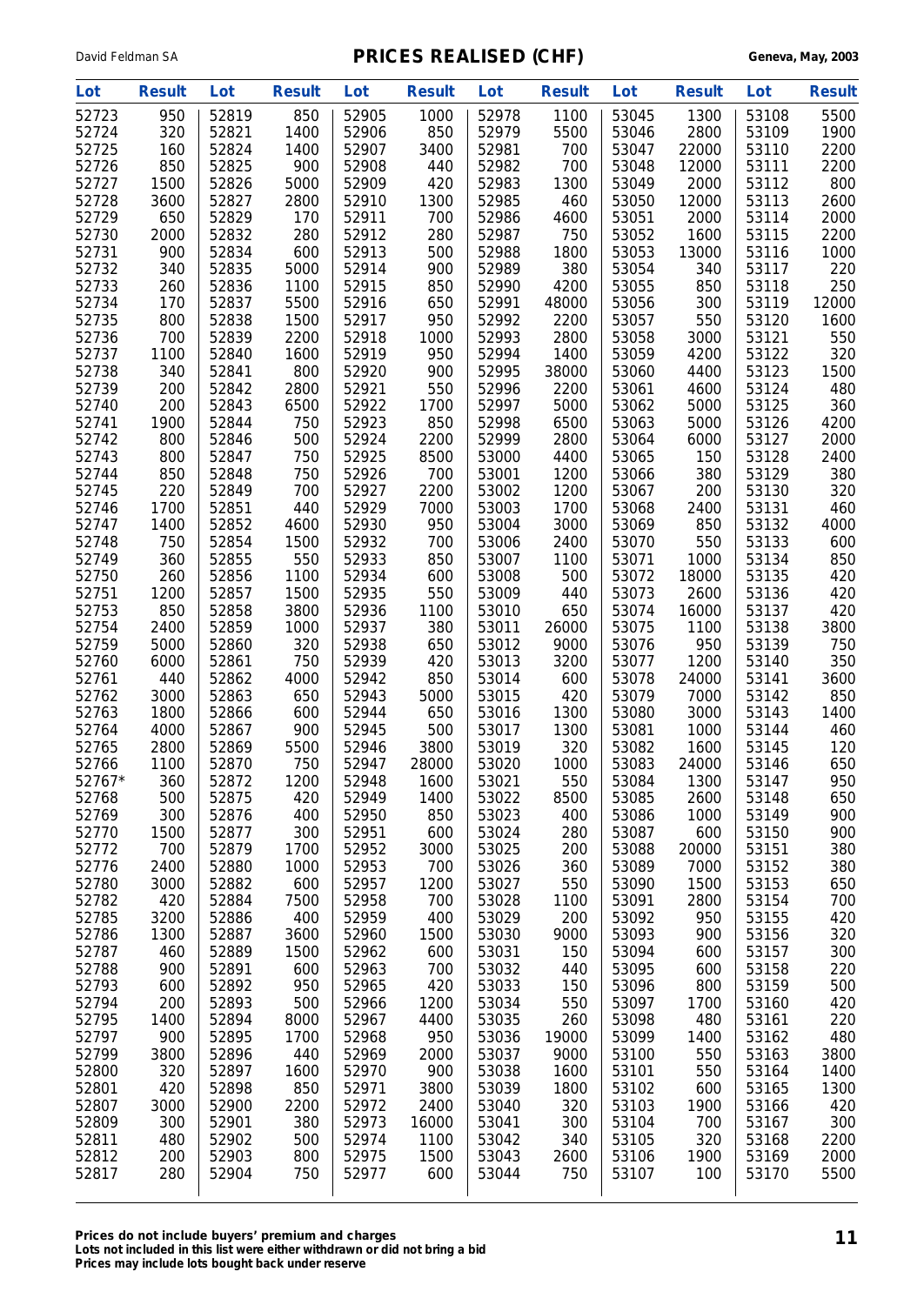| Lot                                        | <b>Result</b> | Lot            | <b>Result</b> | Lot            | <b>Result</b> | Lot            | <b>Result</b> | Lot            | <b>Result</b> | Lot            | <b>Result</b> |
|--------------------------------------------|---------------|----------------|---------------|----------------|---------------|----------------|---------------|----------------|---------------|----------------|---------------|
| 53171                                      | 9500          | 60084          | 1000          | 60174          | 360           | 60273          | 300           | 60354          | 600           | 60424          | 140           |
| 53172                                      | 22000         | 60085          | 850           | 60175          | 550           | 60274          | 420           | 60355          | 300           | 60425          | 260           |
|                                            |               | 60086          | 650           | 60176          | 1200          | 60275          | 320           | 60356          | 11000         | 60426          | 850           |
| <b>THEMATICS</b><br><b>AND COLLECTIONS</b> |               | 60087          | 2700          | 60177          | 300           | 60279          | 100           | 60357          | 1800          | 60427          | 4400          |
|                                            |               | 60088          | 3000          | 60178          | 900           | 60281          | 280           | 60358          | 360           | 60428          | 400           |
| 60000                                      | 5500          | 60089<br>60090 | 1600<br>1100  | 60179<br>60181 | 500<br>550    | 60284<br>60286 | 400<br>360    | 60359<br>60360 | 2200<br>4200  | 60429<br>60431 | 8000<br>50    |
| 60001                                      | 320           | 60091          | 1100          | 60182          | 1100          | 60287          | 100           | 60361          | 600           | 60433          | 480           |
| 60002                                      | 8000          | 60092          | 650           | 60183          | 3000          | 60288          | 300           | 60362          | 3600          | 60436          | 1100          |
| 60003<br>60004                             | 3800<br>6500  | 60093          | 2000          | 60185          | 2800          | 60289          | 110           | 60363          | 2200          | 60437A         | 2000          |
| 60005                                      | 7000          | 60096          | 440           | 60186          | 500           | 60290          | 300           | 60364          | 270           | 60437B         | 1200          |
| 60006                                      | 700           | 60098          | 200           | 60187          | 850           | 60291          | 100           | 60365          | 240           | 60438          | 7000          |
| 60007                                      | 6000          | 60100          | 850           | 60190          | 220           | 60292          | 550           | 60366          | 1000          | 60439          | 650           |
| 60008                                      | 3200          | 60105          | 950           | 60191          | 300           | 60294          | 350           | 60367          | 3200          | 60440          | 700           |
| 60009                                      | 3200          | 60108          | 1600          | 60192          | 6000          | 60295          | 22000         | 60368          | 460           | 60441          | 1400          |
| 60011                                      | 1400          | 60111          | 800           | 60193          | 1800          | 60296          | 1300          | 60369          | 400           | 60442          | 9500          |
| 60014                                      | 1300          | 60112          | 340           | 60203          | 4400          | 60299          | 100           | 60370          | 300           | 60443          | 2400          |
| 60015                                      | 3000          | 60113          | 460           | 60204          | 3200          | 60300          | 550           | 60371          | 440           | 60444*         | 28000         |
| 60016                                      | 2000          | 60114          | 1200          | 60208          | 1200          | 60301          | 700           | 60372          | 240           | 60445          | 34000         |
| 60017                                      | 3800          | 60115          | 800<br>160    | 60209<br>60212 | 380<br>500    | 60302<br>60304 | 900           | 60373<br>60374 | 320<br>320    | 60446<br>60447 | 260<br>12000  |
| 60018                                      | 3500          | 60116<br>60117 | 3400          | 60213          | 1000          | 60306          | 550<br>260    | 60375          | 160           | 60448          | 1300          |
| 60020                                      | 900           | 60118          | 1800          | 60214          | 500           | 60307          | 200           | 60376          | 1000          | 60449          | 3200          |
| 60024<br>60025                             | 950<br>220    | 60120          | 120           | 60216          | 420           | 60308          | 750           | 60377          | 340           | 60450          | 1200          |
| 60027                                      | 360           | 60123          | 1000          | 60218          | 150           | 60310          | 200           | 60378          | 150           | 60451          | 36000         |
| 60029                                      | 1700          | 60124          | 1100          | 60219          | 460           | 60311          | 100           | 60379          | 240           | 60452          | 13000         |
| 60030                                      | 2800          | 60126          | 420           | 60221          | 180           | 60316          | 100           | 60380          | 540           | 60453          | 2000          |
| 60031                                      | 500           | 60127          | 600           | 60222          | 1400          | 60318          | 20            | 60381          | 7000          | 60454          | 260           |
| 60032                                      | 4200          | 60128          | 260           | 60225          | 1200          | 60319          | 950           | 60382          | 1600          | 60455          | 1200          |
| 60033                                      | 3000          | 60131          | 700           | 60227          | 420           | 60320          | 140           | 60383          | 400           | 60456          | 2200          |
| 60035                                      | 1900          | 60132          | 440           | 60230          | 3200          | 60321          | 550           | 60384          | 90            | 60457          | 3200          |
| 60037                                      | 1700          | 60133          | 1000          | 60231          | 1900          | 60322          | 850           | 60385          | 700           | 60458          | 26000         |
| 60038                                      | 3800          | 60136          | 2200          | 60236          | 1400          | 60323          | 220           | 60386          | 1200          | 60459          | 1400          |
| 60039                                      | 700           | 60137          | 3600          | 60237<br>60238 | 500           | 60324<br>60325 | 170           | 60387          | 400<br>200    | 60460          | 3000          |
| 60040                                      | 1900          | 60138<br>60139 | 360<br>320    | 60239          | 850<br>300    | 60326          | 340<br>1900   | 60388<br>60389 | 900           | 60461<br>60462 | 260<br>110    |
| 60041                                      | 320           | 60140          | 650           | 60240          | 480           | 60327          | 360           | 60390          | 240           | 60463          | 1400          |
| 60042<br>60043                             | 700<br>360    | 60141          | 1300          | 60241          | 600           | 60328          | 850           | 60392          | 50            | 60464          | 950           |
| 60044                                      | 1100          | 60143          | 2300          | 60242          | 500           | 60329          | 2200          | 60395          | 200           | 60465          | 550           |
| 60045                                      | 1100          | 60144          | 1100          | 60243          | 6500          | 60330          | 2800          | 60396          | 420           | 60466          | 26000         |
| 60046                                      | 4200          | 60145          | 650           | 60244          | 260           | 60331          | 9000          | 60398          | 1400          | 60467          | 360           |
| 60047                                      | 2600          | 60146          | 340           | 60247          | 1000          | 60332          | 4000          | 60399          | 160           | 60468          | 320           |
| 60052                                      | 6500          | 60147          | 300           | 60248          | 1400          | 60333          | 1800          | 60400          | 50            | 60470          | 3200          |
| 60056                                      | 300           | 60149          | 1000          | 60249          | 150           | 60334          | 700           | 60401          | 280           | 60471          | 800           |
| 60058                                      | 2200          | 60150          | 100           | 60251          | 1500          | 60335          | 1600          | 60403          | 300           | 60472          | 160           |
| 60061                                      | 220           | 60151          | 1200<br>650   | 60253          | 950<br>900    | 60336          | 420           | 60404          | 65000<br>1900 | 60473<br>60474 | 300           |
| 60062                                      | 1200          | 60153<br>60154 | 1300          | 60254<br>60256 | 260           | 60337<br>60338 | 260<br>800    | 60405<br>60406 | 100           | 60475          | 260<br>320    |
| 60063                                      | 380<br>550    | 60155          | 3000          | 60257          | 260           | 60339          | 400           | 60408          | 150           | 60476          | 1500          |
| 60064<br>60065                             | 1700          | 60156          | 3400          | 60258          | 2000          | 60340          | 1200          | 60409          | 3000          | 60477          | 650           |
| 60066                                      | 1600          | 60157          | 1800          | 60259          | 1400          | 60341          | 600           | 60410          | 6500          | 60478          | 360           |
| 60069                                      | 3000          | 60158          | 950           | 60260          | 1300          | 60342          | 50            | 60411          | 500           | 60479          | 1100          |
| 60072                                      | 650           | 60159          | 4400          | 60261          | 80            | 60343          | 160           | 60413          | 110           | 60480          | 900           |
| 60073                                      | 1100          | 60160          | 4000          | 60262          | 1400          | 60344          | 13000         | 60414          | 1300          | 60481          | 320           |
| 60074                                      | 1100          | 60161          | 5000          | 60263          | 300           | 60345          | 160           | 60415          | 200           | 60482          | 700           |
| 60075                                      | 800           | 60162          | 800           | 60264          | 1000          | 60346          | 260           | 60416          | 750           | 60483          | 1000          |
| 60077                                      | 1600          | 60163          | 380           | 60265          | 280           | 60347          | 600           | 60417          | 1900          | 60484          | 6200          |
| 60078                                      | 6500          | 60164          | 1100<br>950   | 60266<br>60267 | 150<br>440    | 60348<br>60349 | 1400<br>180   | 60418<br>60419 | 950<br>6500   | 60485<br>60486 | 380<br>420    |
| 60079                                      | 1300          | 60165<br>60166 | 900           | 60268          | 4000          | 60350          | 380           | 60420          | 4000          | 60487          | 400           |
| 60080<br>60081                             | 650<br>2800   | 60167          | 110           | 60270          | 100           | 60351          | 320           | 60421          | 1300          | 60488          | 1500          |
| 60082                                      | 1100          | 60169          | 260           | 60271          | 1400          | 60352          | 700           | 60422          | 2100          | 60489          | 5500          |
| 60083                                      | 1000          | 60171          | 1500          | 60272          | 130           | 60353          | 1100          | 60423          | 6500          | 60490          | 1300          |
|                                            |               |                |               |                |               |                |               |                |               |                |               |

**12 Prices do not include buyers' premium and charges Lots not included in this list were either withdrawn or did not bring a bid Prices may include lots bought back under reserve**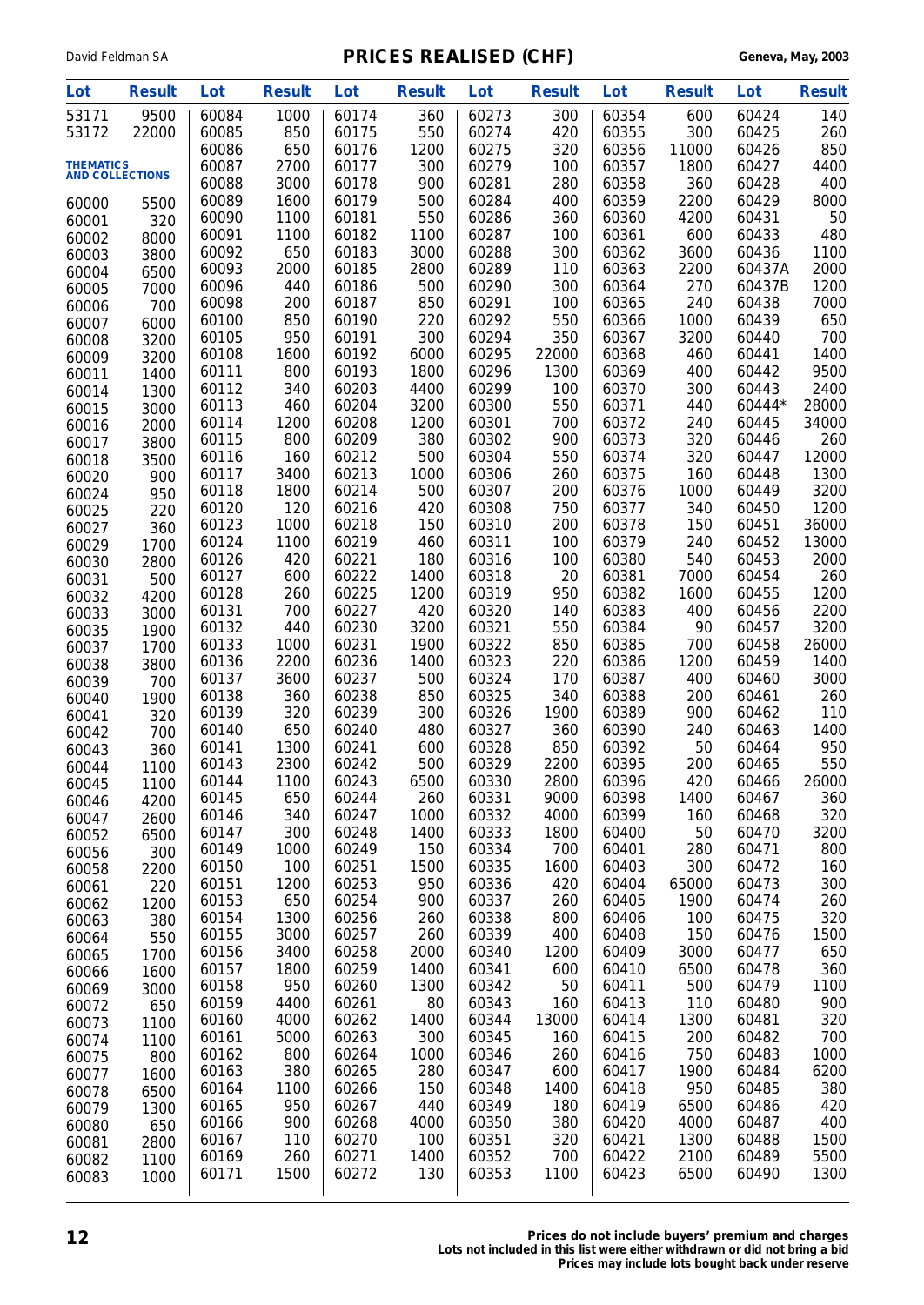| Lot            | <b>Result</b> | Lot            | <b>Result</b> | Lot            | <b>Result</b> | Lot            | <b>Result</b> | Lot            | <b>Result</b> | Lot            | <b>Result</b> |
|----------------|---------------|----------------|---------------|----------------|---------------|----------------|---------------|----------------|---------------|----------------|---------------|
| 60491          | 950           | 60558          | 440           | 60633          | 480           | 60704          | 5000          | 60773          | 2400          | 60849          | 300           |
| 60492          | 100           | 60559          | 800           | 60634          | 1000          | 60705          | 380           | 60774          | 550           | 60851          | 3000          |
| 60493          | 12000         | 60560          | 2600          | 60635          | 1900          | 60706          | 140           | 60775          | 1000          | 60852          | 1400          |
| 60494          | 3000          | 60561          | 850           | 60636          | 7000          | 60707          | 300           | 60776          | 5000          | 60853          | 360           |
| 60495          | 480           | 60562          | 320           | 60637          | 5000          | 60708          | 850           | 60777          | 2800          | 60854          | 240           |
| 60496          | 420           | 60563          | 600           | 60638          | 300           | 60709          | 1000          | 60778          | 2200          | 60855          | 3000          |
| 60497<br>60498 | 1200<br>3800  | 60564<br>60565 | 900<br>850    | 60639<br>60641 | 750<br>400    | 60710<br>60711 | 170<br>1500   | 60779<br>60780 | 2600<br>1300  | 60856<br>60857 | 14000<br>1100 |
| 60499          | 500           | 60566          | 110           | 60642          | 650           | 60712          | 900           | 60781          | 100           | 60858          | 600           |
| 60502          | 400           | 60567          | 70            | 60643          | 700           | 60713          | 460           | 60782*         | 3200          | 60859          | 650           |
| 60503          | 7000          | 60568          | 750           | 60644          | 700           | 60714          | 700           | 60783          | 3400          | 60859A         | 28000         |
| 60504          | 500           | 60569          | 260           | 60645          | 2400          | 60715          | 440           | 60784          | 2200          | 60860          | 550           |
| 60505          | 3400          | 60570          | 900           | 60646          | 1500          | 60716          | 3400          | 60785          | 4000          | 60861          | 12000         |
| 60506          | 280           | 60571          | 7000          | 60647          | 4200          | 60717          | 850           | 60786          | 3600          | 60862          | 8500          |
| 60507          | 4600          | 60572          | 550           | 60648          | 320           | 60718          | 600           | 60787          | 2800          | 60863          | 12000         |
| 60508          | 750           | 60573          | 200           | 60649          | 8500          | 60719          | 9500          | 60788          | 150           | 60864          | 400           |
| 60509          | 3400          | 60574          | 24000         | 60650          | 200           | 60720          | 20000         | 60789          | 340           | 60865          | 3800          |
| 60510          | 6500          | 60576          | 2000          | 60651          | 1200          | 60721          | 5000          | 60790          | 1400          | 60866          | 1000          |
| 60511          | 360           | 60577          | 1700          | 60652          | 80            | 60722          | 7500          | 60791          | 280           | 60868          | 7000          |
| 60513          | 360           | 60579          | 750           | 60655          | 900           | 60723          | 700           | 60792          | 1700          | 60869          | 1400          |
| 60514<br>60515 | 4800<br>500   | 60582<br>60584 | 140<br>100    | 60656<br>60657 | 3200<br>600   | 60724<br>60725 | 460<br>750    | 60793<br>60794 | 4000<br>1200  | 60870<br>60871 | 1300<br>4000  |
| 60516          | 700           | 60585          | 200           | 60658          | 440           | 60726          | 420           | 60795          | 1900          | 60872          | 1000          |
| 60517          | 500           | 60586          | 220           | 60659          | 420           | 60727          | 650           | 60798          | 5000          | 60873          | 15000         |
| 60518          | 300           | 60588          | 1300          | 60660          | 340           | 60728          | 100           | 60802          | 1700          | 60874          | 1800          |
| 60519          | 380           | 60589          | 5500          | 60661          | 200           | 60729          | 180           | 60805          | 12000         | 60875          | 3600          |
| 60520          | 14000         | 60590          | 9000          | 60662          | 1300          | 60732          | 260           | 60806          | 2400          | 60876          | 13000         |
| 60521          | 6500          | 60591          | 1500          | 60663          | 1600          | 60733          | 14000         | 60807          | 2600          | 60877          | 160           |
| 60522          | 750           | 60594          | 28000         | 60664          | 2000          | 60734          | 340           | 60808          | 2400          | 60878          | 700           |
| 60523          | 140           | 60595          | 2800          | 60665          | 850           | 60736          | 30000         | 60809          | 20000         | 60879          | 750           |
| 60524          | 1700          | 60596          | 9500          | 60666          | 50            | 60737          | 3000          | 60810          | 650           | 60880          | 3200          |
| 60525          | 480           | 60597          | 240           | 60667          | 1000          | 60738          | 1400          | 60811          | 950           | 60881          | 2100          |
| 60526<br>60527 | 260<br>100    | 60598<br>60599 | 950           | 60668          | 950           | 60739<br>60740 | 700<br>1300   | 60814          | 1200          | 60882<br>60883 | 3200          |
| 60528          | 1000          | 60600          | 6500<br>850   | 60669<br>60670 | 200<br>750    | 60743          | 4200          | 60815<br>60816 | 3600<br>2200  | 60884          | 3600<br>240   |
| 60529          | 1500          | 60601          | 400           | 60671          | 1000          | 60744          | 2600          | 60817          | 2400          | 60885          | 1100          |
| 60530          | 500           | 60602          | 9000          | 60673          | 1500          | 60746          | 5000          | 60818          | 100           | 60886          | 6500          |
| 60531          | 9000          | 60603          | 8500          | 60674          | 900           | 60747          | 1900          | 60819          | 7000          | 60887          | 1400          |
| 60532          | 1600          | 60604          | 700           | 60675          | 1200          | 60748          | 1700          | 60820          | 110           | 60888          | 2200          |
| 60533          | 6500          | 60606          | 3800          | 60676          | 1100          | 60749          | 200           | 60821          | 460           | 60889          | 600           |
| 60534          | 1300          | 60607          | 380           | 60677          | 440           | 60750          | 460           | 60823          | 170           | 60890          | 950           |
| 60535          | 5500          | 60609          | 1200          | 60678          | 200           | 60751          | 50            | 60824          | 190           | 60891          | 800           |
| 60536          | 110           | 60610          | 3000          | 60679          | 150           | 60752          | 360           | 60825          | 320           | 60892          | 1100          |
| 60537          | 240           | 60611          | 240           | 60681          | 800           | 60753          | 3000          | 60826          | 1300          | 60893          | 750           |
| 60538          | 300           | 60613          | 2200          | 60682          | 160           | 60754          | 800           | 60827          | 420           | 60894          | 40000         |
| 60539<br>60540 | 13000<br>4000 | 60614<br>60615 | 4200<br>7500  | 60683<br>60684 | 420<br>100    | 60755<br>60756 | 320<br>650    | 60828<br>60830 | 110<br>1300   | 60896<br>60897 | 650<br>110    |
| 60541          | 600           | 60616          | 400           | 60685          | 50            | 60757          | 420           | 60831*         | 2600          | 60898          | 260           |
| 60542          | 900           | 60617          | 3400          | 60687          | 190           | 60758          | 1200          | 60832          | 900           | 60899          | 400           |
| 60544          | 900           | 60618          | 120           | 60689          | 1800          | 60759          | 1500          | 60833          | 280           | 60900          | 130           |
| 60545          | 140           | 60619          | 1700          | 60690          | 150           | 60760          | 11000         | 60834          | 200           | 60901          | 3800          |
| 60546          | 200           | 60620          | 420           | 60691          | 150           | 60761          | 1200          | 60836          | 600           | 60902          | 1100          |
| 60547          | 4000          | 60621          | 150           | 60692          | 480           | 60762          | 1800          | 60837          | 1600          | 60903          | 1600          |
| 60548          | 2600          | 60622          | 80            | 60694          | 850           | 60763          | 1600          | 60838          | 1300          | 60904          | 1300          |
| 60549          | 1200          | 60623          | 400           | 60695          | 190           | 60764          | 850           | 60839          | 1300          | 60905          | 300           |
| 60550          | 1700          | 60624          | 950           | 60696          | 50            | 60765          | 3600          | 60840          | 200           | 60906          | 1400          |
| 60551          | 3800          | 60625          | 1100          | 60697          | 800           | 60766          | 2200          | 60841          | 6000          | 60907          | 280           |
| 60552          | 1500<br>2200  | 60626<br>60627 | 340           | 60698<br>60699 | 300<br>130    | 60767*         | 4400<br>1500  | 60842<br>60843 | 2400<br>550   | 60908<br>60909 | 500           |
| 60553<br>60554 | 5500          | 60629          | 360<br>750    | 60700          | 400           | 60768<br>60769 | 1100          | 60844          | 26000         | 60910          | 2200<br>650   |
| 60555          | 500           | 60630          | 480           | 60701          | 80            | 60770          | 1100          | 60845          | 2600          | 60911          | 2200          |
| 60556          | 1600          | 60631          | 1100          | 60702          | 650           | 60771          | 700           | 60846          | 420           | 60912          | 150           |
| 60557          | 1200          | 60632          | 340           | 60703          | 3400          | 60772          | 8000          | 60848          | 8500          | 60913          | 5500          |
|                |               |                |               |                |               |                |               |                |               |                |               |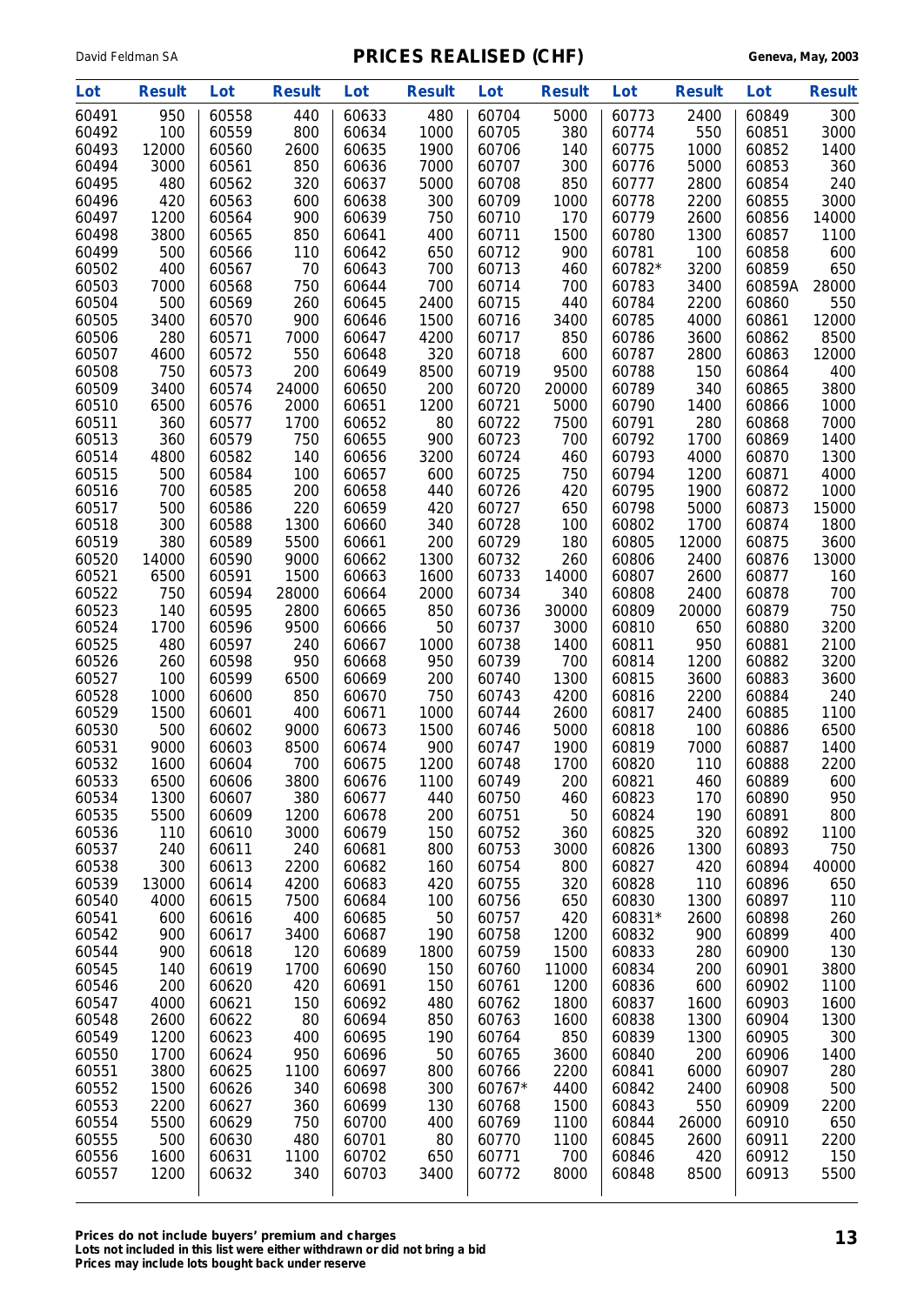| Lot            | <b>Result</b> | Lot            | <b>Result</b> | Lot            | <b>Result</b> | Lot            | <b>Result</b> | Lot            | <b>Result</b> | Lot            | <b>Result</b> |
|----------------|---------------|----------------|---------------|----------------|---------------|----------------|---------------|----------------|---------------|----------------|---------------|
| 60914          | 3600          | 60984          | 500           | 61063          | 650           | 61137          | 12000         | 61215          | 240           | 61286          | 2000          |
| 60915          | 1600          | 60985          | 1200          | 61066          | 500           | 61138          | 2800          | 61217          | 2000          | 61288          | 2600          |
| 60916          | 190           | 60986          | 360           | 61067          | 1800          | 61139          | 420           | 61218          | 3800          | 61289          | 300           |
| 60917          | 1500          | 60987          | 1400          | 61068          | 380           | 61140          | 380           | 61219          | 200           | 61290          | 340           |
| 60918          | 7500          | 60988          | 200           | 61069          | 6000          | 61141          | 200           | 61220          | 5000          | 61291          | 200           |
| 60919          | 170           | 60989          | 3000          | 61070          | 5000          | 61142          | 950           | 61221          | 1300          | 61292          | 260           |
| 60921          | 2600          | 60990          | 140           | 61071          | 420           | 61143          | 260           | 61222          | 1100          | 61293          | 22000         |
| 60922          | 320           | 60991          | 300           | 61072          | 55            | 61144          | 320           | 61223          | 440           | 61294          | 3000          |
| 60923          | 1200          | 60992          | 1300          | 61073          | 1500          | 61145          | 320           | 61224          | 260           | 61295          | 16000         |
| 60924<br>60925 | 3000<br>6500  | 60993<br>60994 | 180<br>380    | 61074<br>61075 | 5000<br>600   | 61146<br>61147 | 460<br>480    | 61225<br>61226 | 200<br>4200   | 61297<br>61298 | 3200<br>240   |
| 60926          | 1600          | 60995          | 3600          | 61076          | 750           | 61148          | 320           | 61227          | 260           | 61300          | 220           |
| 60927          | 1400          | 60997          | 320           | 61077          | 65000         | 61149          | 2000          | 61228          | 300           | 61303          | 1200          |
| 60928          | 180           | 60998          | 280           | 61078          | 360           | 61152          | 650           | 61229          | 1500          | 61304          | 220           |
| 60929          | 2200          | 60999          | 550           | 61079          | 300           | 61153          | 40            | 61230          | 170           | 61305          | 11000         |
| 60930          | 3600          | 61000          | 280           | 61081          | 3600          | 61157          | 8500          | 61232          | 260           | 61306          | 240           |
| 60931          | 1800          | 61001          | 360           | 61082          | 150           | 61158          | 400           | 61233          | 380           | 61307          | 100           |
| 60932          | 220           | 61002          | 220           | 61083          | 300           | 61161          | 1500          | 61234          | 1100          | 61310          | 200           |
| 60933          | 100           | 61003          | 600           | 61084          | 120           | 61162          | 18000         | 61235          | 220           | 61312          | 550           |
| 60934          | 1900          | 61004          | 550           | 61085          | 320           | 61163          | 600           | 61236          | 2200          | 61313          | 340           |
| 60935          | 3800          | 61005          | 400           | 61087          | 100           | 61164          | 200           | 61237          | 800           | 61314          | 220           |
| 60936          | 7500          | 61006          | 220           | 61089          | 320           | 61165          | 200           | 61238          | 420           | 61317          | 120           |
| 60937          | 360           | 61007          | 280           | 61090          | 16000         | 61166          | 1300          | 61239          | 240           | 61318          | 130           |
| 60938          | 300           | 61008          | 190           | 61092          | 1500          | 61167          | 750           | 61240          | 600           | 61319          | 140           |
| 60939          | 1100          | 61009<br>61010 | 420           | 61094<br>61095 | 240           | 61168          | 600           | 61241          | 220           | 61320<br>61321 | 2600          |
| 60940<br>60942 | 1200<br>12000 | 61013          | 400<br>150    | 61096          | 380<br>200    | 61169<br>61170 | 2200<br>1400  | 61242<br>61243 | 110<br>220    | 61322          | 160<br>160    |
| 60943          | 16000         | 61014          | 100           | 61097          | 400           | 61171          | 340           | 61244          | 4800          | 61323          | 8500          |
| 60944          | 320           | 61017          | 550           | 61098          | 380           | 61172          | 240           | 61245          | 1900          | 61324          | 320           |
| 60945          | 14000         | 61018          | 550           | 61099          | 800           | 61173          | 800           | 61246          | 8000          | 61325          | 500           |
| 60946          | 9500          | 61019          | 550           | 61100          | 140           | 61174          | 700           | 61247          | 800           | 61326          | 400           |
| 60947          | 6500          | 61023          | 1500          | 61101          | 280           | 61175          | 100           | 61249          | 850           | 61327          | 500           |
| 60948          | 700           | 61024          | 9000          | 61102          | 260           | 61176          | 480           | 61250          | 850           | 61328          | 5000          |
| 60949          | 200           | 61025          | 190           | 61103          | 6000          | 61177          | 460           | 61251          | 2600          | 61329          | 260           |
| 60950          | 200           | 61029          | 3000          | 61104          | 190           | 61179          | 2800          | 61252          | 3200          | 61330          | 600           |
| 60951          | 420           | 61030          | 1000          | 61105          | 60            | 61180          | 300           | 61253          | 1300          | 61331          | 340           |
| 60952          | 4200          | 61031          | 1000          | 61106          | 900           | 61181          | 400           | 61254          | 600           | 61332          | 1000          |
| 60953          | 650           | 61032          | 150           | 61107          | 550           | 61182          | 260           | 61256          | 1300          | 61335          | 1800          |
| 60954          | 1800          | 61033          | 1100          | 61108          | 300           | 61183          | 320           | 61257          | 4800          | 61336          | 320           |
| 60955<br>60956 | 500<br>1800   | 61034<br>61035 | 1600<br>600   | 61109<br>61110 | 380<br>100    | 61184<br>61185 | 280<br>850    | 61258<br>61260 | 1700<br>100   | 61337<br>61338 | 200<br>550    |
| 60957          | 1100          | 61036          | 4000          | 61111          | 100           | 61186          | 280           | 61262          | 9500          | 61339          | 600           |
| 60958          | 1900          | 61037          | 1700          | 61112          | 650           | 61188          | 700           | 61263          | 3600          | 61340          | 6000          |
| 60959          | 260           | 61038          | 500           | 61113          | 3600          | 61191          | 1700          | 61265          | 1400          | 61341          | 3000          |
| 60960          | 2400          | 61040          | 220           | 61114          | 600           | 61192          | 2600          | 61266          | 500           | 61342          | 190           |
| 60961          | 1600          | 61041          | 800           | 61115          | 220           | 61193          | 1900          | 61267          | 900           | 61343          | 50            |
| 60962          | 1300          | 61042          | 90            | 61116          | 3000          | 61194          | 600           | 61268          | 200           | 61344          | 400           |
| 60963          | 300           | 61043          | 4000          | 61117          | 420           | 61196          | 2200          | 61269          | 7000          | 61345          | 420           |
| 60964          | 700           | 61044          | 3400          | 61118          | 180           | 61197          | 340           | 61270          | 220           | 61346          | 220           |
| 60965          | 550           | 61045          | 160           | 61121          | 1700          | 61198          | 200           | 61271          | 7000          | 61347          | 100           |
| 60966          | 1200          | 61046          | 36000         | 61122          | 1600          | 61199          | 700           | 61273          | 1800          | 61348          | 480           |
| 60968          | 1500          | 61047          | 38000         | 61123          | 1300          | 61200          | 750           | 61274          | 100           | 61349          | 200           |
| 60969          | 400           | 61049          | 700           | 61124          | 220           | 61201          | 420           | 61275          | 3200          | 61350          | 420           |
| 60970          | 750           | 61051          | 2000          | 61125          | 300           | 61202          | 360           | 61276          | 550           | 61353          | 220           |
| 60971<br>60972 | 1400<br>1600  | 61052<br>61053 | 2200<br>220   | 61126<br>61127 | 2400<br>4600  | 61203<br>61204 | 1200<br>26000 | 61277<br>61278 | 1800<br>1100  | 61354<br>61356 | 180<br>500    |
| 60973          | 150           | 61054          | 3600          | 61128          | 300           | 61205          | 17000         |                | 61279A 125000 | 61357          | 300           |
| 60974          | 400           | 61055          | 340           | 61129          | 160           | 61206          | 550           | 61280          | 1500          | 61359          | 3000          |
| 60976          | 1800          | 61056          | 1300          | 61130          | 200           | 61207          | 850           | 61281          | 1800          | 61360          | 220           |
| 60977          | 55            | 61057          | 170           | 61133          | 140           | 61208          | 1600          | 61282          | 750           | 61361          | 3200          |
| 60978          | 130           | 61058          | 1700          | 61134          | 1100          | 61209          | 700           | 61283          | 420           | 61362          | 340           |
| 60979          | 500           | 61060          | 700           | 61135          | 360           | 61210          | 650           | 61284          | 700           | 61364          | 460           |
| 60980          | 320           | 61062          | 480           | 61136          | 360           | 61212          | 200           | 61285          | 150           | 61366          | 2400          |
|                |               |                |               |                |               |                |               |                |               |                |               |

**14 Prices do not include buyers' premium and charges Lots not included in this list were either withdrawn or did not bring a bid**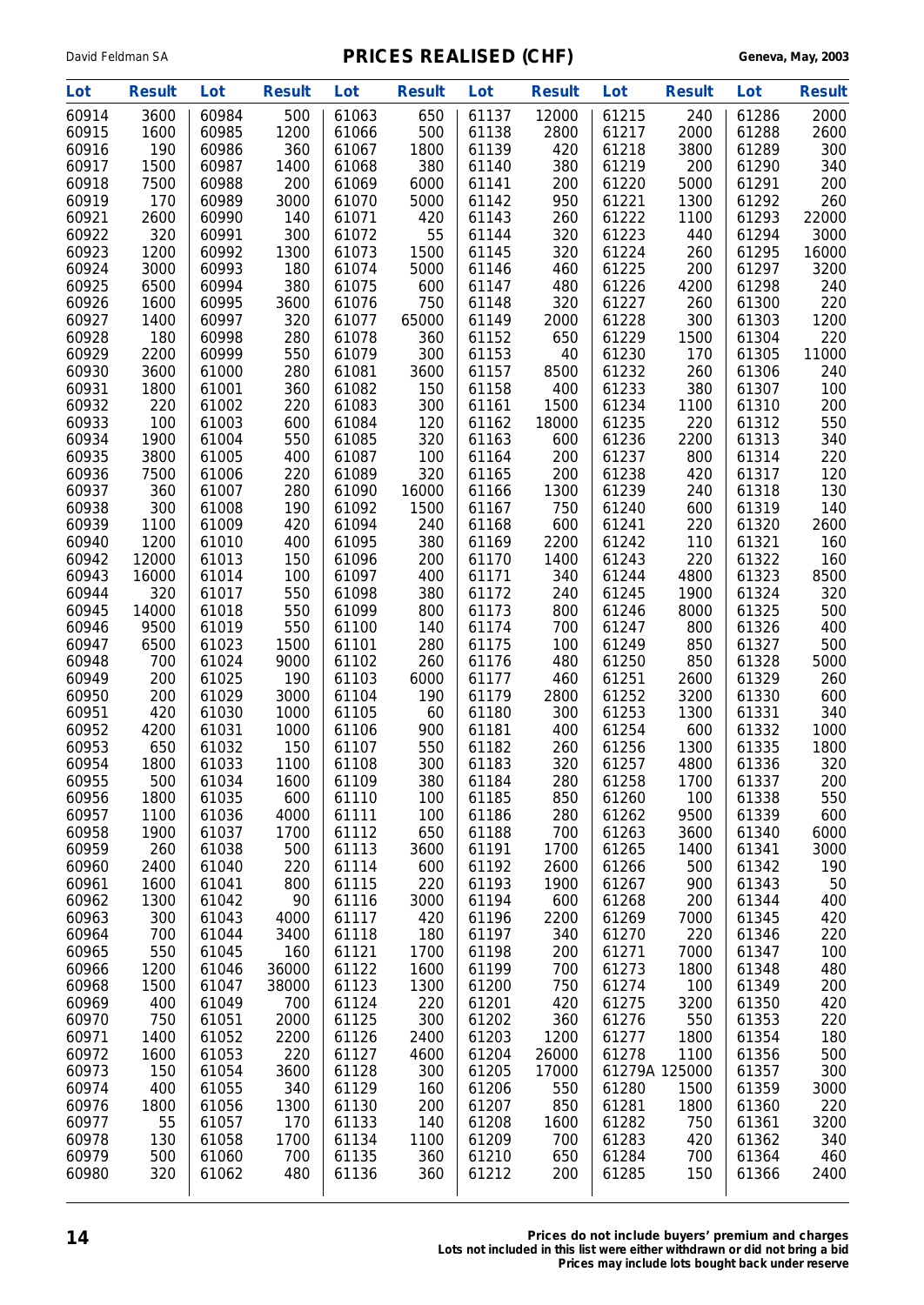| Lot            | <b>Result</b> | Lot            | <b>Result</b> | Lot            | <b>Result</b> | Lot            | <b>Result</b> | Lot            | <b>Result</b> | Lot            | <b>Result</b> |
|----------------|---------------|----------------|---------------|----------------|---------------|----------------|---------------|----------------|---------------|----------------|---------------|
| 61367          | 1600          | 61438          | 240           | 61501          | 340           | 61578          | 400           | 61647          | 650           | 61767          | 300           |
| 61368          | 1000          | 61439          | 600           | 61502          | 800           | 61579          | 420           | 61648          | 650           | 61768          | 2800          |
| 61369          | 6000          | 61440          | 800           | 61503          | 320           | 61580          | 200           | 61649          | 900           | 61769          | 4200          |
| 61370          | 200           | 61441          | 400           | 61504          | 400           | 61581          | 160           | 61650          | 600           | 61770          | 130           |
| 61371          | 20            | 61442          | 460           | 61505          | 5500          | 61582          | 800           | 61651          | 2800          | 61771          | 40            |
| 61372          | 1300          | 61443          | 750           | 61506          | 800           | 61583          | 700           | 61652          | 1200          | 61772          | 700           |
| 61373          | 220           | 61444          | 320           | 61507          | 700           | 61584          | 700           | 61653          | 700           | 61773          | 300           |
| 61374          | 110           | 61445          | 220           | 61508          | 700           | 61585          | 800           | 61654          | 550           | 61774          | 190           |
| 61377          | 2000          | 61446          | 460           | 61509          | 700           | 61586          | 800           | 61655          | 1000          | 61775          | 160           |
| 61378          | 4800          | 61447          | 2400          | 61510          | 1600          | 61587          | 850           | 61658          | 700           | 61778          | 280           |
| 61380          | 6500          | 61448          | 550           | 61511          | 100           | 61588          | 380           | 61659          | 220           | 61779          | 400           |
| 61381          | 400           | 61449          | 550           | 61512          | 600           | 61589          | 550           | 61660          | 360           | 61780          | 220           |
| 61382          | 2200          | 61450          | 600           | 61513          | 220           | 61590          | 700           | 61661          | 800           | 61781          | 700           |
| 61383          | 400           | 61451          | 1900          | 61514          | 800           | 61591          | 440           | 61662          | 800           | 61783          | 480           |
| 61384          | 480           | 61453          | 800           | 61515          | 400           | 61592          | 750           | 61663          | 100           | 61785          | 120           |
| 61385          | 400           | 61454          | 2000          | 61516          | 650           | 61593          | 460           | 61664          | 100           | 61786          | 100           |
| 61386          | 6500          | 61455          | 750           | 61517          | 380           | 61594          | 550           | 61665          | 280           | 61787          | 150           |
| 61387          | 5500          | 61456          | 400           | 61518          | 80            | 61595          | 460           | 61666          | 50            | 61788          | 150           |
| 61388          | 2400          | 61457          | 6000          | 61521          | 150           | 61596          | 240           | 61667          | 150           | 61791          | 320           |
| 61389          | 2000          | 61458          | 600           | 61522          | 50            | 61597          | 750           | 61668          | 100           | 61792          | 90            |
| 61390          | 300           | 61459          | 240           | 61523          | 360           | 61598          | 600           | 61669          | 950           | 61794          | 50            |
| 61391          | 240           | 61460          | 200           | 61524          | 600           | 61599          | 440           | 61670          | 140           | 61795          | 400           |
| 61393          | 260           | 61461          | 1500          | 61525          | 100           | 61600          | 460           | 61671          | 600           | 61796          | 80            |
| 61394          | 340           | 61462          | 800           | 61526          | 300           | 61601          | 3600          | 61673          | 160           | 61798          | 50            |
| 61395          | 380           | 61463          | 220           | 61529          | 40            | 61602          | 550           | 61674          | 420           | 61799          | 900           |
| 61399          | 300           | 61464          | 1500          | 61531          | 200           | 61603          | 100           | 61675          | 600           | 61801          | 1100          |
| 61400          | 1300          | 61465          | 550           | 61532          | 140           | 61604          | 700           | 61676          | 320           | 61802          | 1000          |
| 61401          | 200           | 61466          | 200           | 61535          | 90            | 61605          | 900           | 61677          | 160           | 61803          | 320           |
| 61402          | 3400          | 61467          | 260           | 61537          | 50            | 61606          | 1400          | 61678          | 80            | 61804          | 700           |
| 61403          | 700           | 61468          | 1300          | 61538          | 1200          | 61608          | 130           | 61679          | 100           | 61805          | 500           |
| 61404          | 3400          | 61469          | 300           | 61539          | 220           | 61609          | 170           | 61680          | 80            | 61807          | 120           |
| 61405          | 1500          | 61470          | 900           | 61540          | 950           | 61611          | 800           | 61683          | 220           | 61808          | 400           |
| 61406          | 600           | 61471          | 750           | 61541          | 900           | 61612          | 550           | 61684          | 140           | 61809          | 75            |
| 61407          | 300           | 61471A         | 3200          | 61542          | 400           | 61613          | 100           | 61686          | 1400          | 61810          | 75            |
| 61408          | 900           | 61471B         | 360           | 61543          | 180           | 61615          | 300           | 61690          | 650           | 61811          | 420           |
| 61409          | 340           | 61472          | 75            | 61544          | 1400          | 61616          | 200           | 61692          | 380           | 61812          | 400           |
| 61410          | 900           | 61473<br>61474 | 280           | 61546          | 8000          | 61617          | 420           | 61694          | 80            | 61813          | 700           |
| 61411<br>61412 | 480<br>3000   | 61476          | 50<br>200     | 61547<br>61548 | 420<br>200    | 61618          | 1100<br>550   | 61698<br>61700 | 360<br>80     | 61814<br>61816 | 180<br>130    |
| 61414          | 2800          | 61477          | 200           | 61549          | 600           | 61619<br>61620 | 700           | 61703          | 380           | 61818          | 50            |
| 61415          | 800           | 61478          | 300           | 61550          | 500           | 61621          | 360           | 61704          | 260           | 61819          | 60            |
| 61416          | 320           | 61479          | 360           | 61552          | 240           | 61622          | 1700          | 61706          | 650           | 61820          | 80            |
| 61417          | 160           | 61480          | 80            | 61553          | 200           | 61624          | 800           | 61713          | 220           | 61821          | 200           |
| 61418          | 300           | 61481          | 320           | 61554          | 1600          | 61625          | 200           | 61718          | 100           | 61825          | 700           |
| 61419          | 320           | 61482          | 380           | 61555          | 240           | 61626          | 120           | 61719          | 100           | 61826          | 200           |
| 61420          | 800           | 61483          | 100           | 61556          | 6000          | 61627          | 400           | 61720          | 220           | 61828          | 260           |
| 61421          | 2200          | 61484          | 240           | 61558          | 650           | 61628          | 440           | 61723          | 700           | 61829          | 280           |
| 61422          | 240           | 61485          | 300           | 61559          | 650           | 61629          | 280           | 61724          | 140           | 61831          | 100           |
| 61423          | 15000         | 61486          | 480           | 61562          | 360           | 61630          | 300           | 61735          | 380           | 61833          | 100           |
| 61424          | 80            | 61487          | 460           | 61564          | 700           | 61632          | 240           | 61736          | 80            | 61835          | 2200          |
| 61425          | 190           | 61488          | 650           | 61565          | 100           | 61633          | 460           | 61738          | 50            | 61836          | 3200          |
| 61426          | 3000          | 61489          | 400           | 61566          | 30            | 61634          | 800           | 61740          | 140           | 61837          | 2200          |
| 61427          | 1000          | 61490          | 300           | 61567*         | 550           | 61635          | 1900          | 61741          | 340           | 61838          | 1800          |
| 61428          | 2600          | 61491          | 300           | 61568          | 700           | 61636          | 60            | 61742          | 200           | 61839          | 1200          |
| 61429          | 850           | 61492          | 300           | 61569          | 700           | 61637          | 340           | 61748          | 750           | 61840          | 1900          |
| 61430          | 1600          | 61493          | 300           | 61570          | 750           | 61638          | 80            | 61749          | 280           | 61842          | 160           |
| 61431          | 1200          | 61494          | 320           | 61571          | 800           | 61639          | 1100          | 61752          | 50            | 61844          | 40            |
| 61432          | 1500          | 61495          | 460           | 61572          | 600           | 61640          | 1300          | 61761          | 1300          | 61846          | 170           |
| 61433          | 800           | 61496          | 300           | 61573          | 650           | 61641          | 700           | 61762          | 460           | 61847          | 50            |
| 61434          | 800           | 61497          | 480           | 61574          | 750           | 61642          | 480           | 61763          | 220           | 61848          | 70            |
| 61435          | 1500          | 61498          | 300           | 61575          | 460           | 61643          | 900           | 61764          | 260           | 61849          | 170           |
| 61436          | 440           | 61499          | 300           | 61576          | 440           | 61644          | 550           | 61765          | 320           | 61850          | 100           |
| 61437          | 160           | 61500          | 550           | 61577          | 400           | 61646          | 550           | 61766          | 200           | 61851          | 240           |
|                |               |                |               |                |               |                |               |                |               |                |               |

**Prices do not include buyers' premium and charges 15 Lots not included in this list were either withdrawn or did not bring a bid Prices may include lots bought back under reserve**